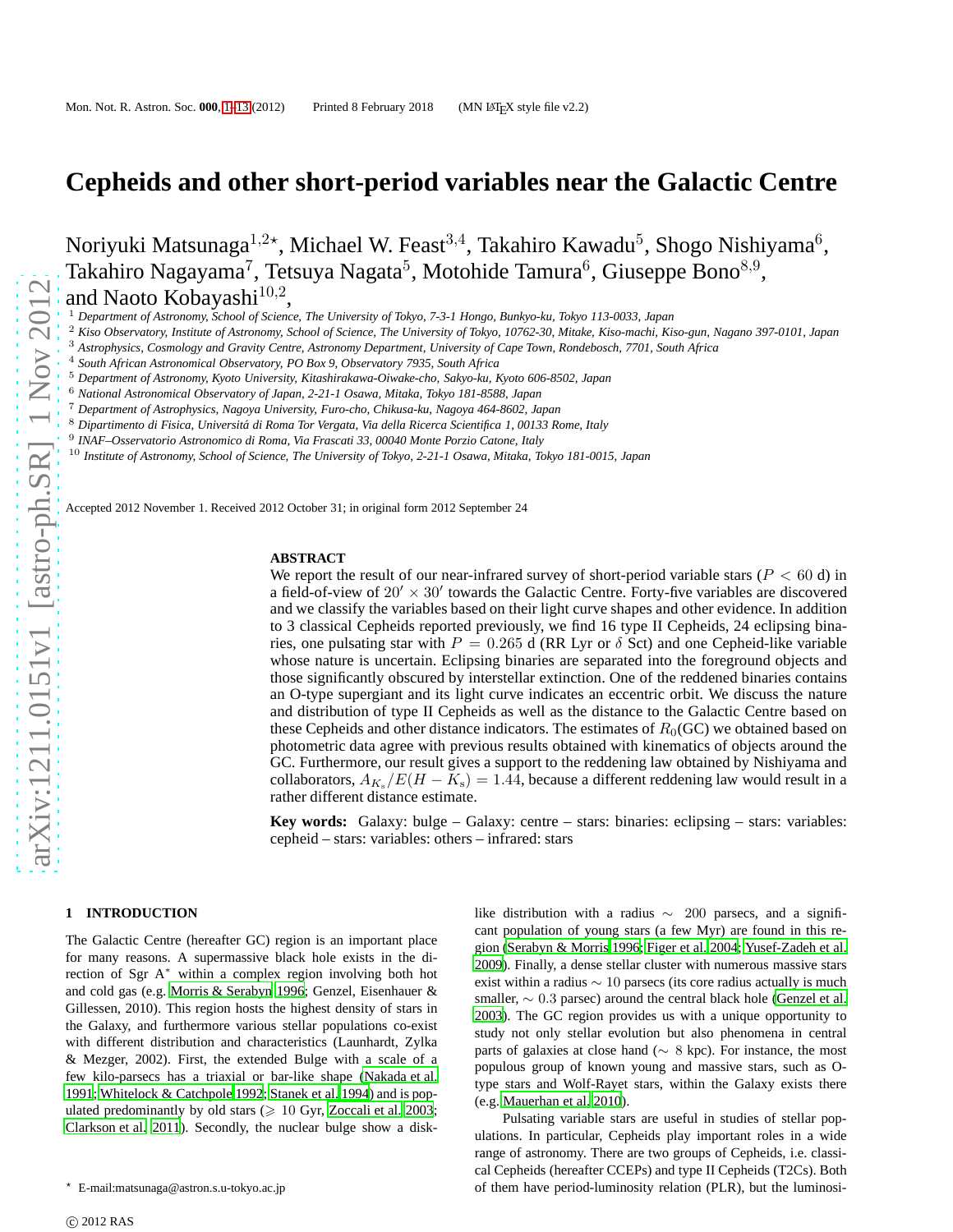ties at a given period differ by 1.5–2 mag [\(Sandage & Tammann](#page-12-11) [2006;](#page-12-11) Matsunaga, Feast & Soszyński, [2011a](#page-12-12)). CCEPs are pulsating supergiants with periods typically between 3 and 50 d, evolved from intermediate- to high-mass stars (4–10  $M_{\odot}$ ). On the other hand, T2Cs have similar periods to CCEPs, but are old and evolved from low-mass stars,  $\sim 1 M_{\odot}$ . T2Cs are conventionally subdivided into the BL Her and W Vir stars at periods less than 20 days and the RV Tau stars with greater periods. In addition, Soszyński et al. [\(2008b](#page-12-13)) identified peculiar W Vir stars which tend to be brighter than the PLR and to often show light curves with eclipsing or ellipsoidal modulation. There remain uncertainties in the properties and the evolution of T2Cs (see the discussion in [Matsunaga et](#page-12-12) al. [2011a](#page-12-12)).

A serious difficulty in studying the stars towards the GC lies in observing them beyond the severe interstellar extinction. The foreground extinction is not uniform and strong (around 2–3 mag in the K band,  $2.2 \mu m$ ). Thus, infrared observations are required in order to study stars in the GC region. In fact long-term infrared observations have made it possible to monitor stellar motions around the central black hole [\(Ghez et al. 2008;](#page-12-14) [Gillessen et al. 2009](#page-12-15), and references therein). These and other data were used to search for variable stars in the few parsec (or smaller) region around Sgr A<sup>∗</sup> [\(Tamura et al. 1996;](#page-12-16) Ott, Eckart & Genzel, 1999; Peeples, Stanek & DePoy, 2007; [Rafelski et al. 2007](#page-12-17)). However, no Cepheids were found in these works.

We carried out near-IR observations to investigate stellar variability in the GC region. Our survey covered a much wider area,  $20' \times 30'$ , than the previous monitoring observations. A large number of long-period variables including Miras were found in the survey region [\(Matsunaga et al. 2009b,](#page-12-18) =Paper I), and we discovered three CCEPs, the first of this type in the GC region [\(Matsunaga et al. 2011b,](#page-12-19) =Paper II). In the present paper we describe our data analysis and a catalogue of the short period variables in the field, and also discuss their nature as well as the distance to the GC.

# **2 OBSERVATION AND DATA REDUCTION**

Observations were conducted using the IRSF 1.4 m telescope and the SIRIUS camera [\(Nagashima et al. 1999;](#page-12-20) [Nagayama et al. 2003](#page-12-21)) which collects images in the J (1.25  $\mu$ m), H (1.63  $\mu$ m) and  $K<sub>s</sub>$  (2.14  $\mu$ m) bands, simultaneously. The observed field composed of 12 fields-of-view of IRSF/SIRIUS covered  $20' \times 30'$ around the GC (Table [1\)](#page-1-0). Observations at about 90 epochs were made between 2001 and 2008 of which the majority were obtained in 2005 and 2006. We used this dataset in Paper I and II, and further observational details are found there.

The basic data analysis was done in the same manner as in Paper I. In short, point-spread-function (PSF) fitting photometry was performed on every images using the IRAF/DAOPHOT package, and variable stars were searched for by combining the time-series sets of  $JHK<sub>s</sub>$  magnitudes. The standard deviations (SDs) were calculated for repeated measurements of individual stars. We then looked for variable stars with SD more than three times larger than the median value of SDs in the corresponding magnitude range. The variability search was done using the three band datasets independently, so that we could find variables even if they are visible only in one of the  $JHK<sub>s</sub>$  bands.

The saturation limits are 9.5, 9.5 and 9.0 mag, and the detection limits are around 16.4, 14.5 and 13.1 mag in  $J$ ,  $H$  and  $K_s$ , respectively. The definition of these values is described in Paper I,

<span id="page-1-0"></span>**Table 1.** The observed fields. The central coordinates, the numbers of monitorings and the numbers of short-period variables are listed.

| Field           | RA (J2000) | Dec. (J2000.0) | $N_{\rm obs}$ | $N_{\rm Short}$ |
|-----------------|------------|----------------|---------------|-----------------|
| $1745 - 2900A$  | 17:46:10.5 | $-28:53:47.8$  | 94            | 3               |
| 1745-2900B      | 17:45:40.0 | $-28:53:47.8$  | 92            | 6               |
| $1745 - 2900C$  | 17:45:09.5 | $-28:53:47.8$  | 90            | 3               |
| $1745 - 2900D$  | 17:46:10.5 | $-29:00:28.0$  | 93            | 3               |
| 1745-2900E      | 17:45:40.0 | $-29:00:28.0$  | 91            | $6^{\dagger}$   |
| 1745-2900F      | 17:45:09.5 | $-29:00:28.0$  | 89            | $5^{\dagger}$   |
| $1745 - 2900$ G | 17:46:10.5 | $-29:07:07.8$  | 87            | $\overline{4}$  |
| $1745 - 2900$ H | 17:45:40.0 | $-29:07:07.8$  | 89            | 3               |
| $1745 - 2900$   | 17:45:09.5 | $-29:07:07.8$  | 83            | 4               |
| $1745 - 2840G$  | 17:46:10.5 | $-28:47:07.9$  | 85            | 6               |
| $1745 - 2840H$  | 17:45:40.0 | $-28:47:07.9$  | 85            | 1               |
| $1745 - 2840I$  | 17:45:09.5 | $-28:47:07.9$  | 60            | $\overline{c}$  |
| Total           |            |                |               | $45^{\ddagger}$ |

† One object, #15 in Table [2,](#page-2-0) was detected in the overlapping region of both fields.  $\frac{1}{x}$  We do not include the duplicate detection in the neighbouring fields.

but the detection limits vary across the survey region depending on the crowdedness. Especially, the central region around Sgr A<sup>∗</sup> is so crowded that the accuracy of our photometric measurements, with the typical seeing of  $\sim 1''$ , is rather limited. The detection limit also changes from frame to frame depending on the weather condition. Therefore, the above limiting magnitudes should be considered only as typical values.

While we catalogued 1364 long-period variables in Paper I, variables with period shorter than 60 days are presented in this paper. Periods P were determined by fitting the following fourthorder Fourier series,

<span id="page-1-1"></span>
$$
m(t) = A_0 + \sum_{i=1}^{4} A_i \cos(2\pi i t / P + \phi_i).
$$
 (1)

The light curves of Cepheids, which are our main targets, are known to be fitted by such Fourier series well (e.g. [Laney & Stobie](#page-12-22) [1993](#page-12-22)).

# **3 RESULTS**

### **3.1 Detection of short-period variables**

We detected 45 variable stars with period between 0.14 and 52.1 d. The number of the objects found in each field-of-view is indicated in Table [1.](#page-1-0) Table [2](#page-2-0) lists their IDs, galactic coordinates, mean magnitudes, amplitudes and periods. The mean magnitudes are intensityscale means of maximum and minimum, and the amplitudes refer to peak-to-valley variations. The  $JHK<sub>s</sub>$  time-series data obtained for all the catalogued variables are compiled in one text file and each line includes the ID number, the modified Julian date (MJD) and the  $JHK<sub>s</sub>$  for each measurement. Table [3](#page-3-0) shows the first 10 lines as a sample of the full version to be published online. Fig. [1](#page-3-1) plots their folded light curves in the ascending order of period. Because the light curves of eclipsing variables are often nearly symmetrical, a fit of the Fourier series (eq. [1\)](#page-1-1) tends to yield half the orbital period and this is listed in Table [2](#page-2-0) except in the case of #30 whose light curve is significantly asymmetric. The orbital periods are used in Fig. [1.](#page-3-1)

We did not always detect the variables in all of the  $JHK<sub>s</sub>$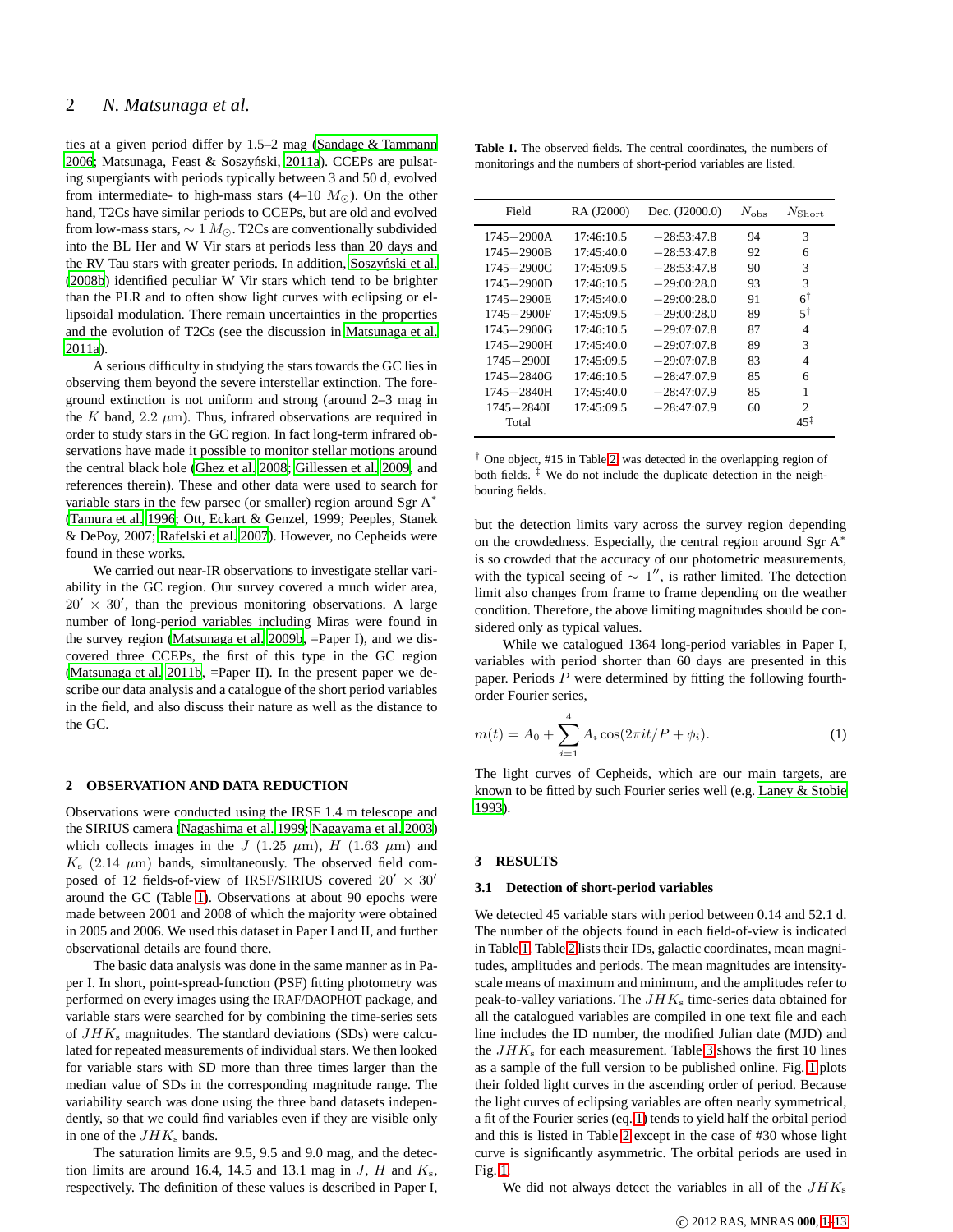<span id="page-2-0"></span>**Table 2.** The catalogue of short-period variables detected towards the Galactic Centre. After the numbering ID between #1 and #45, the ID combining RA and Dec. (J2000.0) follows. Then listed are galactic coordinates,  $JHK<sub>s</sub>$  mean magnitudes, peak-to-valley amplitudes, Mflag (see the text) and periods. The classifications are also indicated as: Cep(I)=classical Cepheid, Cep(II)=type II Cepheid, Ecl=eclipsing binary (see also Table [5\)](#page-6-0). #3 may be either of an RR Lyr or a δ Sct star. #34 seems to be a kind of Cepheid, possibly an anomalous Cepheid, but it is unclear which group it belongs to. For eclipsing binaries except #30, half the orbital periods are listed.

| No.              | ID                 | l         | $\boldsymbol{b}$ | J                        | Н                        | $K_{\rm s}$              | $\Delta J$                       | $\Delta H$               | $\Delta K_{\rm s}$ | Mflag | Period  | Type    |
|------------------|--------------------|-----------|------------------|--------------------------|--------------------------|--------------------------|----------------------------------|--------------------------|--------------------|-------|---------|---------|
|                  |                    | (0)       | (0)              | (mag)                    | (mag)                    | (mag)                    | (mag)                            | (mag)                    | (mag)              |       | (d)     |         |
| $\mathbf{1}$     | 17445710-2910057   | $-0.2742$ | $+0.0036$        | 15.55                    | 14.35                    | $\overline{\phantom{0}}$ | 0.56                             | 0.52                     |                    | 003   | 0.3613  | Ecl     |
| $\boldsymbol{2}$ | 17445906-2851235   | $-0.0046$ | $+0.1602$        | 15.57                    | 14.08                    | 12.73                    | 1.22                             | 1.03                     | 0.62               | 777   | 7.46    | Cep(II) |
| 3                | 17445910-2909440   | $-0.2652$ | $+0.0005$        | 13.76                    | 12.53                    | 11.72                    | 0.23                             | 0.13                     | 0.31               | 000   | 0.265   | RR/DS   |
| $\overline{4}$   | 17450132-2848213   | $+0.0428$ | $+0.1796$        | $\overline{\phantom{0}}$ | 14.46                    | 12.87                    | $\equiv$                         | 0.71                     | 0.69               | 300   | 12.544  | Ecl     |
| 5                | 17450204-2857215   | $-0.0838$ | $+0.0990$        | 14.58                    | 14.06                    | $\overline{\phantom{m}}$ | 0.66                             | 0.56                     | $\equiv$           | 003   | 0.17733 | Ecl     |
| 6                | 17450754-2906573   | $-0.2097$ | $-0.0015$        | $\overline{\phantom{0}}$ | 14.13                    | 12.51                    | $\overline{\phantom{0}}$         | 0.61                     | 0.68               | 300   | 15.097  | Cep(II) |
| $\tau$           | 17450913-2859417   | $-0.1035$ | $+0.0567$        | 16.37                    | 13.02                    | 11.33                    | 0.68                             | 0.47                     | 0.40               | 000   | 52.224  | Cep(II) |
| 8                | 17451032-2904526   | $-0.1749$ | $+0.0079$        | 14.08                    | 13.39                    | 12.42                    | 0.35                             | 0.44                     | 0.35               | 077   | 0.21968 | Ecl     |
| 9                | 17451383-2844443   | $+0.1181$ | $+0.1721$        |                          | 15.19                    | 13.69                    |                                  | 0.53                     | 0.50               | 300   | 4.747   | Cep(II) |
| 10               | 17451719-2857531   | $-0.0624$ | $+0.0474$        | $\overline{\phantom{m}}$ | 14.49                    | 12.47                    | $\overline{\phantom{0}}$         | 0.74                     | 0.86               | 300   | 24.09   | Cep(II) |
| 11               | 17451764-2851372   | $+0.0275$ | $+0.1004$        | $\overline{\phantom{0}}$ | 14.91                    | 13.30                    | $\overline{\phantom{0}}$         | 0.34                     | 0.35               | 300   | 8.2713  | Cep(II) |
| 12               | 17452092-2858186   | $-0.0614$ | $+0.0321$        | 14.30                    | 13.53                    | $\overline{\phantom{m}}$ | 0.87                             | 0.77                     |                    | 003   | 0.15869 | Ecl     |
| 13               | 17452219-2853583   | $+0.0027$ | $+0.0658$        | 12.58                    | 12.29                    | 12.11                    | 0.34                             | 0.34                     | 0.33               | 000   | 1.6094  | Ecl     |
| 14               | 17452573-2909397   | $-0.2137$ | $-0.0815$        |                          | 14.37                    | 12.76                    | $\frac{1}{2}$                    | 0.43                     | 0.41               | 377   | 1.0984  | Ecl     |
| 15               | 17452600-2900037   | $-0.0766$ | $+0.0010$        | 15.69                    | 12.93                    | 11.36                    | 0.90                             | 0.92                     | 0.96               | 000   | 50.46   | Cep(II) |
| 16               | 17452837-2858221   | $-0.0480$ | $+0.0084$        | 15.02                    | 13.94                    | $\overline{\phantom{0}}$ | 0.54                             | 0.52                     |                    | 003   | 1.5838  | Ecl     |
| 17               | 17452987-2854290   | $+0.0101$ | $+0.0375$        | 14.97                    | 12.18                    | 10.67                    | 0.29                             | 0.26                     | 0.27               | 000   | 1.6448  | Ecl     |
| 18               | 17453089-2903105   | $-0.1116$ | $-0.0412$        | 16.36                    | 12.44                    | 10.35                    | 0.68                             | 0.44                     | 0.51               | 000   | 22.76   | Cep(I)  |
| 19               | 17453148-2859531   | $-0.0637$ | $-0.0145$        | 10.98                    | 10.84                    | 10.70                    | 0.10                             | 0.10                     | 0.18               | 000   | 3.6301  | Cep(II) |
| 20               | 17453227-2902552   | $-0.1054$ | $-0.0433$        | 15.42                    | 12.00                    | 10.17                    | 0.60                             | 0.46                     | 0.57               | 000   | 19.96   | Cep(I)  |
| 21               | 17454075-2852367   | $+0.0574$ | $+0.0198$        | $\overline{\phantom{0}}$ | 14.93                    | 13.31                    |                                  | 0.39                     | 0.47               | 300   | 0.55648 | Ecl     |
| 22               | 17454904-2856450   | $+0.0142$ | $-0.0419$        | 13.81                    | 13.40                    | 13.02                    | 0.55                             | 0.62                     | 0.71               | 007   | 0.41278 | Ecl     |
| 23               | 17455015-2855069   | $+0.0396$ | $-0.0312$        | $\overline{\phantom{0}}$ | 14.25                    | 12.53                    | $\equiv$                         | 0.36                     | 0.42               | 377   | 1.628   | Ecl     |
| 24               | 17455150-2903392   | $-0.0793$ | $-0.1094$        | 14.18                    | 13.72                    | 13.58                    | 0.40                             | 0.42                     | 0.54               | 000   | 0.24946 | Ecl     |
| 25               | 17455257-2900004   | $-0.0254$ | $-0.0811$        | 17.05                    | 14.03                    | 12.19                    | 0.89                             | 0.57                     | 0.58               | 700   | 1.7092  | Ecl     |
| 26               | 17455318-2856206   | $+0.0279$ | $-0.0512$        | $\overline{\phantom{0}}$ | 14.28                    | 12.40                    | $\qquad \qquad -$                | 0.84                     | 0.85               | 000   | 16.1    | Cep(II) |
| 27               | 17455325-2904069   | $-0.0826$ | $-0.1189$        |                          | 14.53                    | 12.89                    | $\qquad \qquad$                  | 0.41                     | 0.42               | 300   | 1.7316  | Ecl     |
| 28               | 17455413-2845032   | $+0.1904$ | $+0.0437$        | $\overline{\phantom{0}}$ | 14.62                    | 12.95                    | $\overbrace{\phantom{1232211}}$  | 0.77                     | 0.73               | 300   | 15.543  | Cep(II) |
| 29               | 17455482-2854382   | $+0.0553$ | $-0.0415$        |                          | 15.29                    | 13.58                    | $\overbrace{\phantom{12322111}}$ | 0.45                     | 0.61               | 377   | 10.26   | Cep(II) |
| 30               | 17460164-2855155   | $+0.0594$ | $-0.0682$        | 13.40                    | 10.64                    | 9.16                     | 0.40                             | 0.42                     | 0.32               | 000   | 26.792  | Ecl     |
| 31               | 17460200-2852506   | $+0.0944$ | $-0.0484$        |                          | 12.98                    | 11.37                    | $\equiv$                         | 0.61                     | 0.68               | 377   | 40.13   | Cep(II) |
| 32               | 17460601-2846551   | $+0.1864$ | $-0.0095$        | 15.63                    | 12.04                    | 10.18                    | 0.58                             | 0.45                     | 0.44               | 000   | 23.538  | Cep(I)  |
| 33               | 17460637-2909442   | $-0.1377$ | $-0.2084$        | 12.68                    | 10.91                    | 10.07                    | 0.12                             | 0.14                     | 0.10               | 000   | 18.96   | Cep(II) |
| 34               | 17461000 - 2855325 | $+0.0712$ | $-0.0967$        | 15.01                    | 12.28                    | 10.79                    | 0.21                             | 0.17                     | 0.19               | 077   | 2.1932  | Cep(?)  |
| 35               | 17461007-2905173   | $-0.0674$ | $-0.1814$        | 16.10                    | $\overline{\phantom{0}}$ | $\overline{\phantom{m}}$ | 0.73                             |                          | $\frac{1}{2}$      | 033   | 0.14612 | Ecl     |
| 36               | 17461044-2903183   | $-0.0385$ | $-0.1653$        | 12.43                    | 11.89                    | 11.18                    | 0.79                             | 0.72                     | 0.56               | 077   | 0.97209 | Ecl     |
| 37               | 17461171-2850001   | $+0.1533$ | $-0.0540$        | 16.08                    | 13.45                    | 11.91                    | 0.74                             | 0.56                     | 0.60               | 000   | 0.94255 | Ecl     |
| 38               | 17461252-2848526   | $+0.1709$ | $-0.0468$        | $\overline{\phantom{0}}$ | 14.24                    | 12.24                    | $\overline{\phantom{0}}$         | 0.59                     | 0.54               | 300   | 1.6486  | Ecl     |
| 39               | 17461356-2848351   | $+0.1770$ | $-0.0475$        |                          | $\overline{\phantom{0}}$ | 12.75                    | $\overline{\phantom{m}}$         | $\overline{\phantom{0}}$ | 0.86               | 337   | 31.17   | Cep(II) |
| 40               | 17461357-2859023   | $+0.0282$ | $-0.1381$        |                          | 14.91                    | 13.03                    | $\overline{\phantom{0}}$         | 1.00                     | 0.84               | 300   | 19.014  | Cep(II) |
| 41               | 17461447-2849002   | $+0.1728$ | $-0.0539$        | 13.80                    | 12.57                    | 10.98                    | 0.73                             | 0.53                     | 0.27               | 077   | 0.14161 | Ecl     |
| 42               | 17461626-2850125   | $+0.1590$ | $-0.0700$        | 15.63                    | 12.97                    | 11.39                    | 0.77                             | 0.70                     | 0.72               | 000   | 1.66284 | Ecl     |
| 43               | 17462426-2908288   | $-0.0860$ | $-0.2531$        |                          | 14.06                    | 12.49                    |                                  | 0.60                     | 0.69               | 300   | 13.52   | Ecl     |
| 44               | 17462642-2857079   | $+0.0797$ | $-0.1616$        | 14.33                    | 13.53                    | 13.23                    | 0.30                             | 0.35                     | 0.37               | 000   | 0.41546 | Ecl     |
| 45               | 17462846-2908562   | $-0.0846$ | $-0.2702$        | 17.17                    | 14.03                    | 12.46                    | 1.34                             | 0.99                     | 1.10               | 000   | 24.406  | Cep(II) |

bands. Table [2](#page-2-0) includes Mflag which we also used in Paper I to show the reasons of non-detection or the qualities of the listed magnitudes. In this work, only the flag numbers 0, 3 and 7 are relevant. The flags 0 and 3 respectively indicate that a mean magnitude was obtained properly and that some measurements were affected by the detection limit leading to an uncertain mean magnitude. The flag 7 is newly defined to indicate that the photometry of the object is affected by the crowding. None of our objects was too bright, and none was located too close to the edge of the detector. The light curves in Fig. [1](#page-3-1) indicates that the entire variations from minima to maxima were sampled well enough to estimate mean magnitudes except for the faintest cases.

As we see in Fig. [1,](#page-3-1) our sample includes different types of variables. In order to determine the variable types, shapes of the light curves are discussed in Section [3.2.](#page-3-2) For CCEPs and T2Cs, as briefly discussed in Paper II, we also consider their absolute magnitudes and the expected distances (Section [3.3\)](#page-5-0). In Section [3.4,](#page-7-0) we summarise the classification and compare some features among variable types.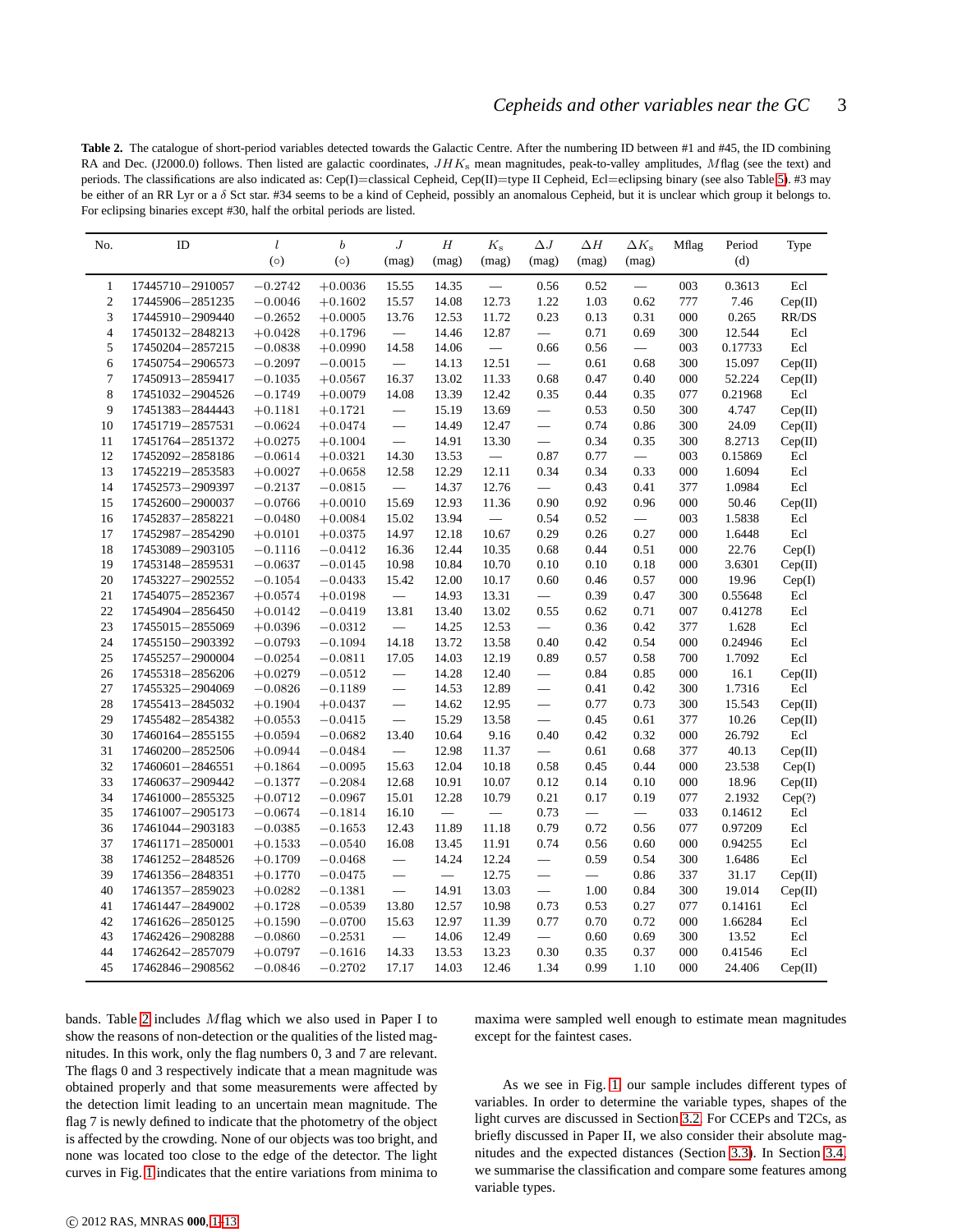

<span id="page-3-1"></span>Figure 1. Light curves of the catalogued variables plotted in the ascending order of period. For eclipsing variables, the orbital periods (twice the periods listed in Table [2\)](#page-2-0) are used. The ID, the variable type and the (rounded) period are indicated at the top of each panel as well as the name of filter  $(J, H \text{ or } K_s)$  used in the plot.

<span id="page-3-0"></span>**Table 3.** Light variations for the catalogued variables. When the magnitudes are not available we put 99.99 instead. This is the first 10 lines of the full catalogue (3707 lines), which will be available in the online version of the article (see Supporting Information).

| No. | MJD        | $\cdot$ T | Η     | $K_{\rm s}$ |
|-----|------------|-----------|-------|-------------|
| 1   | 52343.1514 | 15.60     | 14.49 | 99.99       |
| 1   | 53482.0694 | 15.28     | 14.22 | 99.99       |
| 1   | 53537.1167 | 15.57     | 99.99 | 99.99       |
| 1   | 53540.8287 | 15.69     | 14.56 | 99.99       |
| 1   | 53545.8959 | 15.67     | 14.49 | 99.99       |
| 1   | 53545.9758 | 15.32     | 14.24 | 99.99       |
| 1   | 53548.8325 | 15.48     | 99.99 | 99.99       |
| 1   | 53548.9662 | 15.32     | 14.20 | 99.99       |
| 1   | 53549.8964 | 15.53     | 14.39 | 99.99       |
| 1   | 53550.0148 | 15.32     | 14.17 | 99.99       |

#### <span id="page-3-2"></span>**3.2 Shapes of the light curves**

In order to give a quantitative description of the light curve shape, the parameters,

<span id="page-3-3"></span>
$$
R_{21} = A_2/A_1,\t\t(2)
$$

$$
\phi_{21} = \phi_2 - 2\phi_1,\tag{3}
$$

$$
R_{31} = A_3/A_1,\t\t(4)
$$

$$
\phi_{31} = \phi_3 - 3\phi_1,\tag{5}
$$

are considered for each light curve based on the fitted Fourier series (eq. [1\)](#page-1-1). These parameters are listed in Table [4.](#page-4-0)

We also consider the above Fourier parameters for the variables in the Large Magellanic Cloud (LMC), found in the Optical Gravitational Lensing Experiment (OGLE-III), to compare with our objects. In Fig. [2,](#page-5-1) different types of the LMC variables are plotted in different colours: CCEP (Soszyński et al. 2008a), T2Cs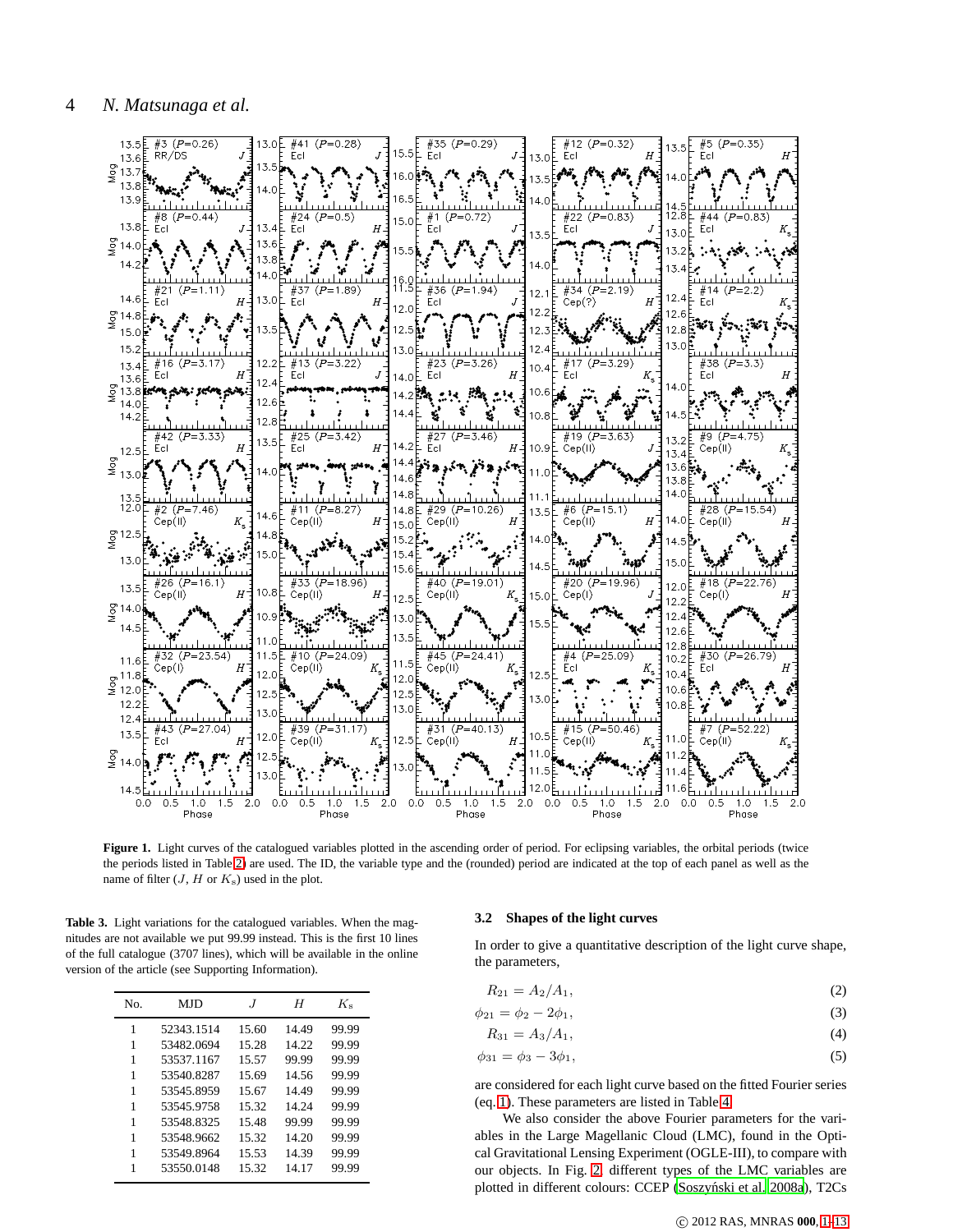<span id="page-4-0"></span>

|  | <b>Table 4.</b> The list of Fourier parameters for the observed light curves. Four parameters $(R_{21}, \phi_{21}, R_{31}$ and $\phi_{31}$ , see eq. 2–5 for the |  |  |  |  |
|--|------------------------------------------------------------------------------------------------------------------------------------------------------------------|--|--|--|--|
|  | definition) are listed for each of the $JHKs$ bands. The $\phi$ values are given in the unit of $\pi$ .                                                          |  |  |  |  |

| No.                      | log P              | $J\mbox{-band}$          |                          |                          |                          |                          | $H$ -band                |                 | $K_{\rm s}\text{-band}$ |                          |             |                 |             |
|--------------------------|--------------------|--------------------------|--------------------------|--------------------------|--------------------------|--------------------------|--------------------------|-----------------|-------------------------|--------------------------|-------------|-----------------|-------------|
|                          |                    | $\mathcal{R}_{21}$       | $\phi_{21}$              | ${\cal R}_{31}$          | $\phi_{31}$              | $\mathcal{R}_{21}$       | $\phi_{21}$              | ${\cal R}_{31}$ | $\phi_{31}$             | $R_{21}$                 | $\phi_{21}$ | ${\cal R}_{31}$ | $\phi_{31}$ |
| $\mathbf{1}$             | $-0.442^{\dagger}$ | 0.176                    | 1.983                    | 0.030                    | 1.550                    | 0.174                    | 2.004                    | 0.075           | 0.064                   |                          |             |                 |             |
| $\mathfrak{2}$           | 0.873              | 0.246                    | 2.923                    | 0.157                    | 0.212                    | 0.336                    | 2.834                    | 0.120           | 0.204                   | 0.364                    | 2.907       | 0.192           | 0.021       |
| 3                        | $-0.577$           | 0.312                    | 1.181                    | 0.181                    | 0.690                    | 0.309                    | 1.304                    | 0.242           | 0.862                   | 0.526                    | 1.484       | 0.144           | 1.518       |
| $\overline{\mathcal{L}}$ | $1.098^{\dagger}$  | $\equiv$                 | $\overline{\phantom{0}}$ | $\qquad \qquad$          |                          | 0.301                    | 2.055                    | 0.072           | 0.739                   | 0.268                    | 2.067       | 0.074           | 0.728       |
| 5                        | $-0.751^{\dagger}$ | 8.190                    | 1.913                    | 1.076                    | 1.961                    | 3.818                    | 1.918                    | 0.715           | 1.951                   | $\overline{\phantom{0}}$ | $\equiv$    | $\qquad \qquad$ |             |
| 6                        | 1.179              |                          |                          |                          |                          | 0.038                    | 1.403                    | 0.051           | 0.774                   | 0.044                    | 1.002       | 0.113           | 0.812       |
| 7                        | 1.718              | 0.283                    | 2.615                    | 0.096                    | 0.098                    | 0.184                    | 2.696                    | 0.036           | 1.956                   | 0.147                    | 2.665       | 0.005           | 1.757       |
| 8                        | $-0.658^{\dagger}$ | 0.087                    | 2.016                    | 0.064                    | 0.140                    | 0.132                    | 1.936                    | 0.091           | 0.848                   | 0.384                    | 1.998       | 0.247           | 1.576       |
| 9                        | $0.676\,$          | $\overline{\phantom{0}}$ |                          | $\overline{\phantom{0}}$ | $\equiv$                 | 0.259                    | 1.986                    | 0.075           | 0.184                   | 0.116                    | 2.101       | 0.051           | 0.189       |
| 10                       | 1.382              | $\overline{\phantom{0}}$ | $\overline{\phantom{0}}$ | $\equiv$                 |                          | 0.160                    | 1.869                    | 0.029           | 0.038                   | 0.101                    | 1.822       | 0.029           | 1.258       |
| 11                       | 0.918              | $\overline{\phantom{0}}$ |                          | $\equiv$                 | $\overline{\phantom{0}}$ | 0.227                    | 2.188                    | 0.088           | 0.245                   | 0.183                    | 2.378       | 0.062           | 0.046       |
| 12                       | $-0.799^{\dagger}$ | 5.306                    | 2.023                    | 0.526                    | 1.955                    | 4.916                    | 1.983                    | 0.615           | 1.894                   |                          |             |                 |             |
| 13                       | $0.207^{\dagger}$  | 0.683                    | 1.912                    | 0.568                    | 1.877                    | 0.733                    | 1.923                    | 0.585           | 1.888                   | 0.689                    | 1.949       | 0.621           | 1.932       |
| 14                       | $0.041^{\dagger}$  |                          |                          | $\equiv$                 |                          | 0.493                    | 2.043                    | 0.308           | 1.833                   | 0.702                    | 1.908       | 0.237           | 1.707       |
| 15                       | 1.703              | 0.176                    | 1.585                    | 0.064                    | 0.655                    | 0.359                    | 1.595                    | 0.088           | 0.934                   | 0.316                    | 1.536       | 0.105           | 0.829       |
| 16                       | $0.200^{\dagger}$  | 0.946                    | 2.063                    | 0.934                    | 0.072                    | 0.856                    | 2.036                    | 0.819           | 0.043                   |                          |             |                 |             |
| 17                       | $0.216^{\dagger}$  | 0.332                    | 2.013                    | 0.077                    | 1.987                    | 0.232                    | 1.973                    | 0.058           | 1.737                   | 0.240                    | 2.094       | 0.068           | 0.830       |
| 18                       | 1.357              | 0.236                    | 1.729                    | 0.240                    | 1.059                    | 0.189                    | 1.896                    | 0.138           | 1.740                   | 0.239                    | 1.922       | 0.182           | 1.710       |
| 19                       | 0.560              | 0.118                    | 1.337                    | 0.068                    | 1.331                    | 0.137                    | 1.243                    | 0.010           | 0.926                   | 0.541                    | 1.030       | 0.087           | 1.152       |
| 20                       | $1.300\,$          | 0.311                    | 1.679                    | 0.135                    | 1.260                    | 0.200                    | 1.849                    | 0.107           | 1.500                   | 0.349                    | 1.753       | 0.066           | 1.599       |
| 21                       | $-0.255^{\dagger}$ |                          |                          |                          |                          | 0.127                    | 2.101                    | 0.090           | 0.048                   | 0.233                    | 1.865       | 0.129           | 1.737       |
| 22                       | $-0.384^{\dagger}$ | 0.692                    | 2.030                    | 0.423                    | 0.069                    | 0.696                    | 1.979                    | 0.430           | 0.006                   | 0.497                    | 2.117       | 0.854           | 0.329       |
| 23                       | $0.212^{\dagger}$  | $\qquad \qquad$          | $\overline{\phantom{0}}$ |                          |                          | 1.853                    | 2.542                    | 0.189           | 0.838                   | 1.713                    | 2.694       | 0.114           | 1.046       |
| 24                       | $-0.603^{\dagger}$ | 0.161                    | 2.003                    | 0.025                    | 1.545                    | 0.189                    | 2.013                    | 0.015           | 0.797                   | 0.253                    | 2.023       | 0.051           | 0.319       |
| 25                       | $0.233^{\dagger}$  | 0.661                    | 2.035                    | 0.310                    | 0.169                    | 0.655                    | 2.029                    | 0.370           | 0.114                   | 0.619                    | 2.004       | 0.328           | 0.035       |
| 26                       | 1.207              |                          |                          |                          |                          | 0.098                    | 1.798                    | 0.049           | 0.332                   | 0.041                    | 1.301       | 0.035           | 0.810       |
| 27                       | $0.238^{\dagger}$  | $\qquad \qquad$          | $\overline{\phantom{0}}$ | $\equiv$                 |                          | 0.586                    | 2.064                    | 0.513           | 0.210                   | 0.805                    | 2.118       | 0.620           | 0.233       |
| 28                       | $1.192\,$          | $\qquad \qquad$          | $\equiv$                 | $\equiv$                 |                          | 0.015                    | 1.944                    | 0.056           | 0.673                   | 0.067                    | 1.129       | 0.040           | 0.874       |
| 29                       | 1.011              | $\overline{\phantom{0}}$ |                          |                          | $\equiv$                 | 0.108                    | 2.278                    | 0.041           | 0.511                   | 0.093                    | 1.753       | 0.185           | 0.738       |
| 30                       | 1.428              | 1.969                    | 1.022                    | 0.856                    | 1.179                    | 1.818                    | 1.016                    | 0.734           | 1.160                   | 1.656                    | 2.980       | 0.566           | 1.157       |
| 31                       | $1.603\,$          |                          | $\equiv$                 |                          | $\overline{\phantom{0}}$ | 0.151                    | 1.749                    | 0.049           | 0.952                   | 0.118                    | 1.719       | 0.084           | 0.843       |
| 32                       | 1.372              | 0.299                    | 1.671                    | 0.189                    | 1.422                    | 0.253                    | 1.879                    | 0.129           | 1.698                   | 0.210                    | 1.910       | 0.101           | 1.735       |
| 33                       | $1.278\,$          | 0.036                    | 2.932                    | 0.055                    | 1.459                    | 0.034                    | 1.853                    | 0.121           | 1.310                   | 0.085                    | 1.345       | 0.109           | 1.236       |
| 34                       | 0.341              | 0.124                    | 1.771                    | 0.180                    | 1.735                    | 0.086                    | 1.757                    | 0.029           | 0.409                   | 0.049                    | 1.722       | 0.068           | 1.395       |
| 35                       | $-0.835^{\dagger}$ | 0.318                    | 2.076                    | 0.148                    | 0.093                    | $\overline{\phantom{0}}$ | $\overline{\phantom{0}}$ |                 |                         |                          |             |                 |             |
| 36                       | $-0.012^{\dagger}$ | 0.458                    | 1.978                    | 0.265                    | 1.985                    | 0.461                    | 1.985                    | 0.252           | 0.003                   | 0.414                    | 1.935       | 0.234           | 1.949       |
| 37                       | $-0.026^{\dagger}$ | 0.155                    | 2.014                    | 0.100                    | 0.186                    | 0.166                    | 1.991                    | 0.094           | 1.960                   | 0.128                    | 1.902       | 0.135           | 1.912       |
| 38                       | $0.217^\dagger$    |                          |                          |                          |                          | 0.113                    | 1.789                    | 0.121           | 1.735                   | 0.114                    | 1.684       | 0.075           | 1.489       |
| 39                       | 1.494              | $\overline{\phantom{0}}$ |                          | $\equiv$                 |                          | $\overline{\phantom{0}}$ | $\overline{\phantom{0}}$ | $\qquad \qquad$ |                         | 0.099                    | 1.414       | 0.194           | 0.897       |
| 40                       | 1.279              | $\overline{\phantom{0}}$ |                          | $\overline{\phantom{0}}$ | $\overline{\phantom{0}}$ | 0.142                    | 1.902                    | 0.064           | 0.275                   | 0.087                    | 1.662       | 0.051           | 0.793       |
| 41                       | $-0.849^{\dagger}$ | 0.328                    | 1.962                    | 0.112                    | 0.039                    | 0.357                    | 1.877                    | 0.108           | 1.829                   | 0.324                    | 1.747       | 0.058           | 1.061       |
| 42                       | $0.221^{\dagger}$  | 0.324                    | 1.999                    | 0.152                    | 1.978                    | 0.362                    | 1.970                    | 0.175           | 0.008                   | 0.348                    | 1.946       | 0.158           | 0.002       |
| 43                       | $1.131^{\dagger}$  |                          |                          |                          |                          | 0.382                    | 1.966                    | 0.110           | 1.954                   | 0.318                    | 1.955       | 0.068           | 1.866       |
| 44                       | $-0.381^{\dagger}$ | 0.585                    | 1.922                    | 0.255                    | 1.888                    | 0.779                    | 2.031                    | 0.327           | 0.072                   | 0.548                    | 2.022       | 0.340           | 1.827       |
| 45                       | 1.387              | 0.197                    | 1.920                    | 0.122                    | 1.312                    | 0.157                    | 1.785                    | 0.093           | 1.502                   | 0.171                    | 1.752       | 0.108           | 1.618       |

† Half the orbital periods are given for all the eclipsing binaries except #30.

(Soszyński et al. 2008b), RR Lyr stars (Soszyński et al. 2009), and δ Sct stars [\(Poleski et al. 2010](#page-12-25)). Among the δ Sct reported by [Poleski et al. \(2010](#page-12-25)), single-mode stars without the uncertainty flag are used. Because they included only  $R_{21}$  and  $\phi_{21}$ , we calculated  $R_{31}$  and  $\phi_{31}$  using their photometric data.

The OGLE-III light curves were taken in the I-band. The available light curves are rather limited in  $JHK<sub>s</sub>$ , but the result in [Laney & Stobie \(1993](#page-12-22)) suggests that, at least, J-band light curves are similar to the I-band ones for CCEPs. We plot the parameters for J-band light curves whenever possible for our objects. Those for H-band are used in other cases, but for the object with neither of  $J$  and  $H$  light curves the  $K_s$ -band parameters are considered.

The second column of Table [5](#page-6-0) indicates the variability types judged by the light curve shapes.

In Fig. [2](#page-5-1) filled circles in black indicate CCEPs and open circles indicate T2Cs. The two types of Cepheids in the LMC have reasonably different trends of the Fourier parameters against period. Thus they are useful for the classification, although there is a considerable scatter blurring the separation. The discrimination between the two types can be more robustly done with estimating their distances than solely based on the light curve shape (Section [3.3\)](#page-5-0).

Plus symbols in Fig. [2](#page-5-1) indicate eclipsing binaries. Their  $\phi_{21}$ and  $\phi_{31}$  values are mostly around  $2\pi$  (or equivalently 0) indicating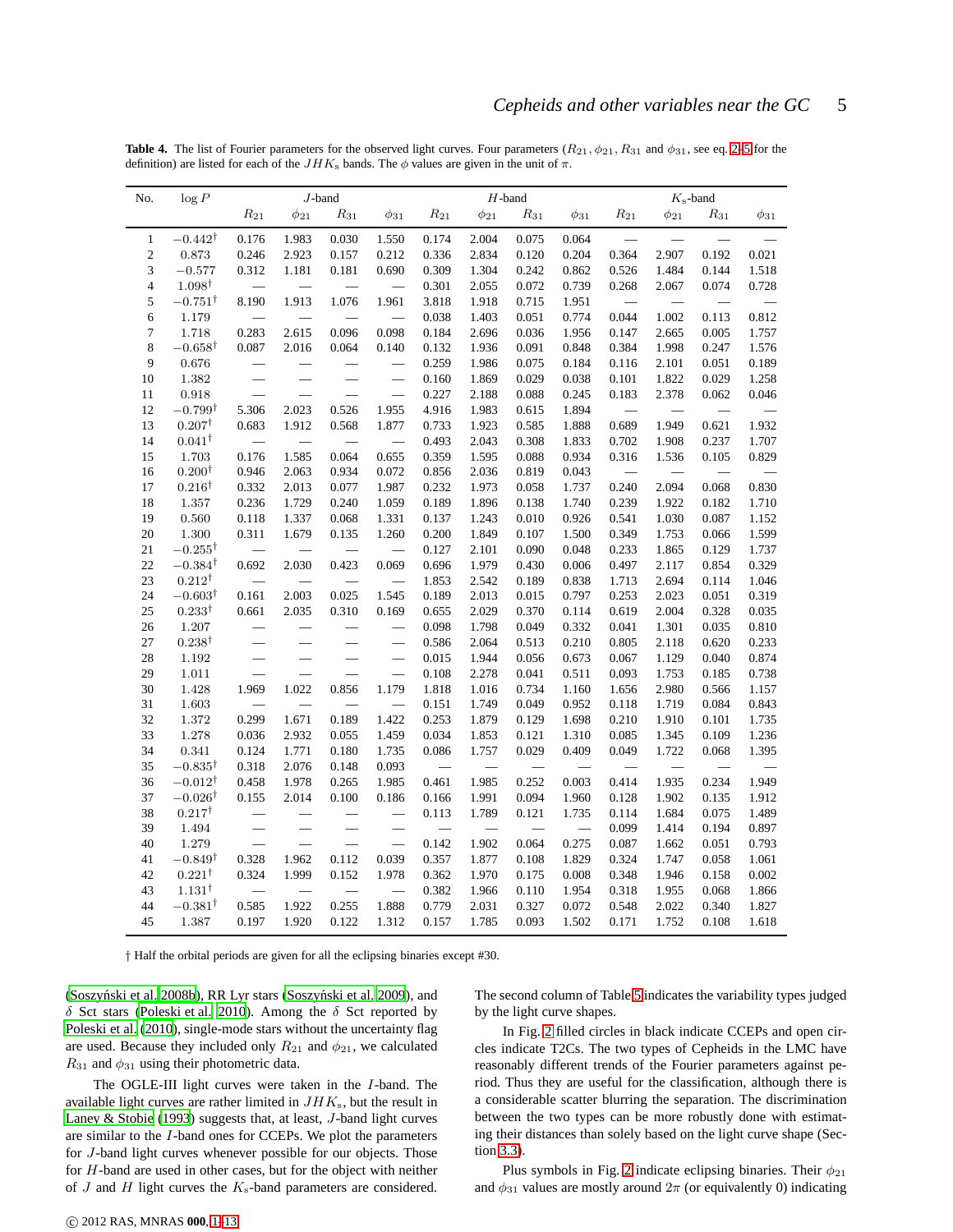

<span id="page-5-1"></span>Figure 2. Fourier parameters (eq. [2–5\)](#page-3-3) plotted against period. For eclipsing binaries except #30, half of the orbital periods are used. Black large symbols indicate our objects: filled circles for CCEPs, open circles for T2Cs, '+' symbols for binaries and triangles for others. The small dots indicate the OGLE-III variable stars of different types with different colours: red for CCEPs pulsating in the fundamental mode, pink for CCEPs in the overtone mode, blue for T2Cs in the fundamental mode, dark grey for RR Lyr stars in the fundamental mode, light grey for those in the overtone mode, and green for  $\delta$  Sct stars. The Fourier parameters were obtained with the I-band light curves for the OGLE-III stars, while the light curve in the shortest wavelength available was used for each of our objects.

their symmetric variations. Three objects (#1, #4 and #24) have  $\phi_{31}$ values different from  $2\pi$ , but the amplitudes of the third harmonics are too low. #23 ( $P = 3.26$  d) also has the Fourier parameters unexpected for an eclipsing binary. This comes from the apparent difference of the levels outside the eclipsing phases, which however is caused by the photometric uncertainty due to the crowding effect. An eye inspection of its light curve suggests that this star is an eclipsing binary. Light curves of some binaries such as #1 and #21 look similar to those of overtone RR Lyr stars (RRc). However, their amplitudes are larger than the typical amplitudes of RRc, and furthermore do not show a decreasing trend with increasing wavelengths which is a common characteristics of pulsating variables.

Two other objects are indicated by triangles in Fig. [2.](#page-5-1) #3  $(P = 0.265$  d) shows an asymmetric variation typical of pulsating stars. Also, its amplitude decreases with increasing wavelength, which is expected for a pulsating star. Its period is at the boundary between  $\delta$  Sct stars and RR Lyrs in the overtone mode, and we cannot decide which groups the object belongs to (also see Section [3.4\)](#page-7-0). We consider that #34 is a Cepheid but it is unclear to which Cepheid type the object belongs. The  $\phi_{31}$  of #34 ( $P = 2.19$  d) seems to favour the classification as a CCEP in the overtone mode, rather than T2Cs, but the  $R_{31}$  is much larger than expected. There is an object classified as an LMC anomalous Cepheid, OGLE-LMC-ACEP-047, which has the similar Fourier parameters (see fig. 9 in Soszyński et al. 2008b), although that star itself shows a slightly different light curve from the majority of anomalous Cepheids.

#### <span id="page-5-0"></span>**3.3 Reddenings and distances to Cepheids**

We can also make use of the difference between the absolute magnitudes of CCEPs and those of T2Cs for the classification. The estimated distances from the PLRs are very different depending on the assumed Cepheid population. Note that the period-colour relations are almost the same for both types so that a rough estimate of the reddening does not depend on the classification.

We use the PLRs calibrated with the LMC objects (Matsunaga, Feast & Menzies, [2009a](#page-12-26)) for T2Cs:

$$
J = -2.163(\pm 0.044)(\log P - 1.2) - 3.320(\pm 0.029),
$$
 (6)

$$
H = -2.316(\pm 0.043)(\log P - 1.2) - 3.720(\pm 0.028),\tag{7}
$$

$$
K_s = -2.278(\pm 0.047)(\log P - 1.2) - 3.798(\pm 0.029). \tag{8}
$$

Here we assumed the LMC distance modulus to be 18.50 mag [\(Benedict et al. 2011](#page-12-27); [Feast 2012](#page-12-28)) and the foreground reddening  $E_{B-V}$  to be 0.074 mag [\(Caldwell & Coulson 1985\)](#page-12-29).

For the PLRs of CCEPs, we use the calibrating Cepheids with *Hubble Space Telescope* parallaxes [\(Benedict et al. 2007](#page-12-30)). The JHK magnitudes, on the SAAO system, listed in [van Leeuwen et al.](#page-12-31) [\(2007](#page-12-31)) were converted onto the IRSF/SIRIUS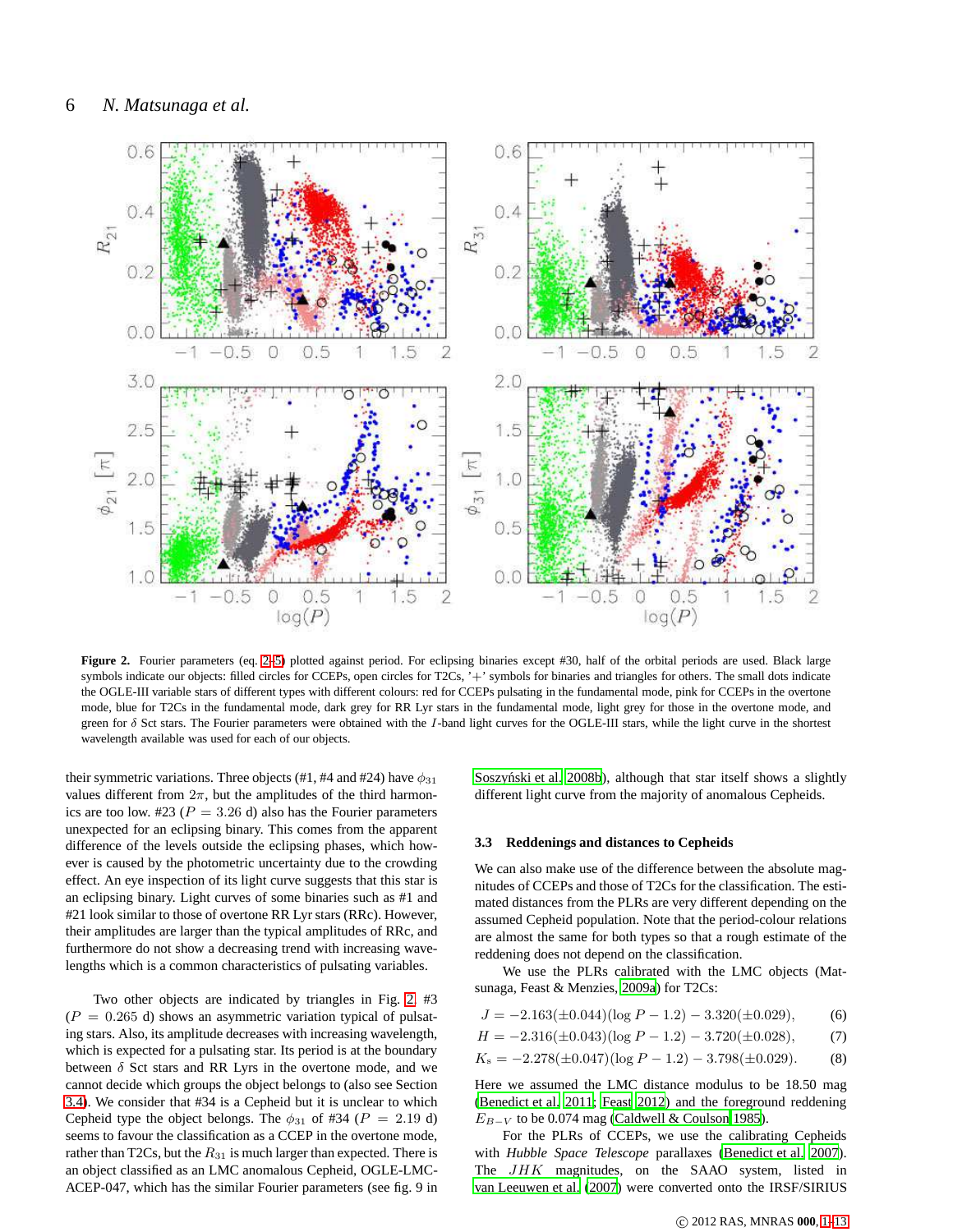<span id="page-6-0"></span>**Table 5.** Classification of variable stars. The second column indicates the variable types whose light curve shapes are consistent with those of the objects. As the variable types, I and II stand for CCEPs and T2Cs, respectively, while Ecl stands for eclipsing binaries. The  $A_{K_s}$  and D indicate approximate extinctions and distances for Cepheids (I=CCEPs, II=T2Cs). In the last column the concluded variable types are listed. See the details in the text where some comments on individual objects are also given.

| No. | LC           | $A_{K_{\rm s}}$ | $\boldsymbol{D}$       | Type               |
|-----|--------------|-----------------|------------------------|--------------------|
|     | shape        | (mag)           | (kpc)                  |                    |
| 1   | Ecl          |                 |                        | Ecl                |
| 2   | I/II:        | 1.3             | $23.9$ (I), $9.0$ (II) | Cep(II)            |
| 3   | RR/DS        |                 |                        | RR/DS †            |
| 4   | Ecl          |                 |                        | Ecl                |
| 5   | Ecl          |                 |                        | Ecl                |
| 6   | I/II:        | 2.1             | $22.2$ (I), 6.9 (II)   | Cep(II)            |
| 7   | $\mathbf{I}$ | 2.2             | $26.3$ (I), 6.7 (II)   | Cep(II)            |
| 8   | Ecl          | $\equiv$        |                        | Ecl                |
| 9   | $\mathbf{I}$ | 1.9             | 19.1 $(I), 7.7 (II)$   | Cep(II)            |
| 10  | $\mathbf I$  | 2.6             | $23.2$ (I), 6.5 (II)   | Cep(II)            |
| 11  | П            | 2.1             | $21.6$ (I), $7.7$ (II) | Cep(II)            |
| 12  | Ecl          |                 |                        | Ecl                |
| 13  | Ecl          |                 |                        | Ecl                |
| 14  | Ecl          |                 |                        | Ecl                |
| 15  | П            | 1.9             | $31.3$ (I), $8.0$ (II) | Cep(II)            |
| 16  | Ecl          |                 |                        | Ecl                |
| 17  | Ecl          |                 |                        | Ecl                |
| 18  | I            | 2.7             | $7.7$ (I), $2.3$ (II)  | Cep(I)             |
| 19  | Π:           | 0.0             | 9.9 (I), 4.3 (II)      | Cep(II)            |
| 20  | I            | 2.3             | $7.8$ (I), 2.4 (II)    | Cep(I)             |
| 21  | Ecl          |                 |                        | Ecl                |
| 22  | Ecl          |                 |                        | Ecl                |
| 23  | Ecl          |                 |                        | Ecl                |
| 24  | Ecl:         |                 |                        | Ecl                |
| 25  | Ecl          |                 |                        | Ecl                |
| 26  | I/II:        | 2.4             | 18.7 (I), $5.7$ (II)   | Cep(II)            |
| 27  | Ecl          |                 |                        | Ecl                |
| 28  | П            | 2.2             | $26.9$ (I), $8.3$ (II) | Cep(II)            |
| 29  | I/II:        | 2.3             | $26.6$ (I), $9.0$ (II) | Cep(II)            |
| 30  | Ecl          |                 |                        | Ecl                |
| 31  | $\mathbf{I}$ | 2.1             | $25.4$ (I), 6.4 (II)   | Cep(II)            |
| 32  | I            | 2.4             | $8.3$ (I), $2.5$ (II)  | Cep(I)             |
| 33  | $\mathbf I$  | 1.1             | $13.0$ (I), $4.1$ (II) | Cep(II)            |
| 34  | Cep:         | 1.9             | $3.0$ (I), 1.4 (II)    | $Cep(?)$ $\dagger$ |
| 35  | Ecl          |                 |                        | Ecl                |
| 36  | Ecl          |                 |                        | Ecl                |
| 37  | Ecl          |                 |                        | Ecl                |
| 38  | Ecl          |                 |                        | Ecl                |
| 39  | П            |                 |                        | Cep(II)            |
| 40  | П            | 2.4             | $28.0$ (I), $8.3$ (II) | Cep(II)            |
| 41  | Ecl          |                 |                        | Ecl                |
| 42  | Ecl          |                 |                        | Ecl                |
| 43  | Ecl          |                 |                        | Ecl                |
| 44  | Ecl          |                 |                        | Ecl                |
| 45  | Π            | 2.1             | 28.6 (I), 8.5 (II)     | Cep(II)            |

† The classification of #3 and #34 is unclear (see Text).

system and further corrected for interstellar extinction and Lutz-Kelker bias as given in [van Leeuwen et al. \(2007\)](#page-12-31). Thus we obtained a linear regression as follows,

$$
J = -3.060(\pm 0.112)(\log P - 1.3) - 6.219(\pm 0.057),
$$
 (9)

$$
H = -3.256(\pm 0.116)(\log P - 1.3) - 6.562(\pm 0.060), \qquad (10)
$$

$$
K_s = -3.295(\pm 0.121)(\log P - 1.3) - 6.685(\pm 0.062),
$$
 (11)



<span id="page-6-1"></span>Figure 3. A comparison of predicted distances from the Sun D in panel (a), or of Galactocentric distances  $R_{\text{GC}}$  in panel (b), assuming two types of Cepheids is done for the variables which are considered to be CCEPs or T2Cs.  $D(I)$  and  $R_{G}C(I)$  indicate the values assuming the type of CCEP, and  $D(II)$  and  $R_{\text{GC}}(II)$  assuming the type of T2C. The filled and open circles indicate CCEPs and T2Cs respectively.

with scatters of 0.09, 0.10 and 0.10 mag, respectively. We consider CCEPs only in the fundamental mode because none of the objects except a peculiar object (#34) has a light curve similar to those of the overtone pulsators.

For each Cepheid candidate, the distance and extinction are tentatively derived using the PLRs of both types of Cepheid (Ta-ble [5\)](#page-6-0). As we discussed in Paper I, an estimate of  $(\mu_0, A_{K_s})$  is possible with a pair of two-band photometry, and three estimates can be obtained with  $JHK<sub>s</sub>$  magnitudes. The reddening law in  $JHK<sub>s</sub>$  is taken from [Nishiyama et al. \(2006a](#page-12-32)). The panel (a) of Fig. [3](#page-6-1) compares the distances from the Sun assuming that the variables are CCEPs, D(I), with those assuming that they are T2Cs, D(II). For example, the objects with  $D(II) \sim 8$  kpc would be further than 20 kpc if assumed to be CCEPs. It is almost certain that such stars are T2Cs in the Galactic bulge rather than CCEPs far behind the GC, especially when their extinctions are not larger than the values expected at the distance of the GC.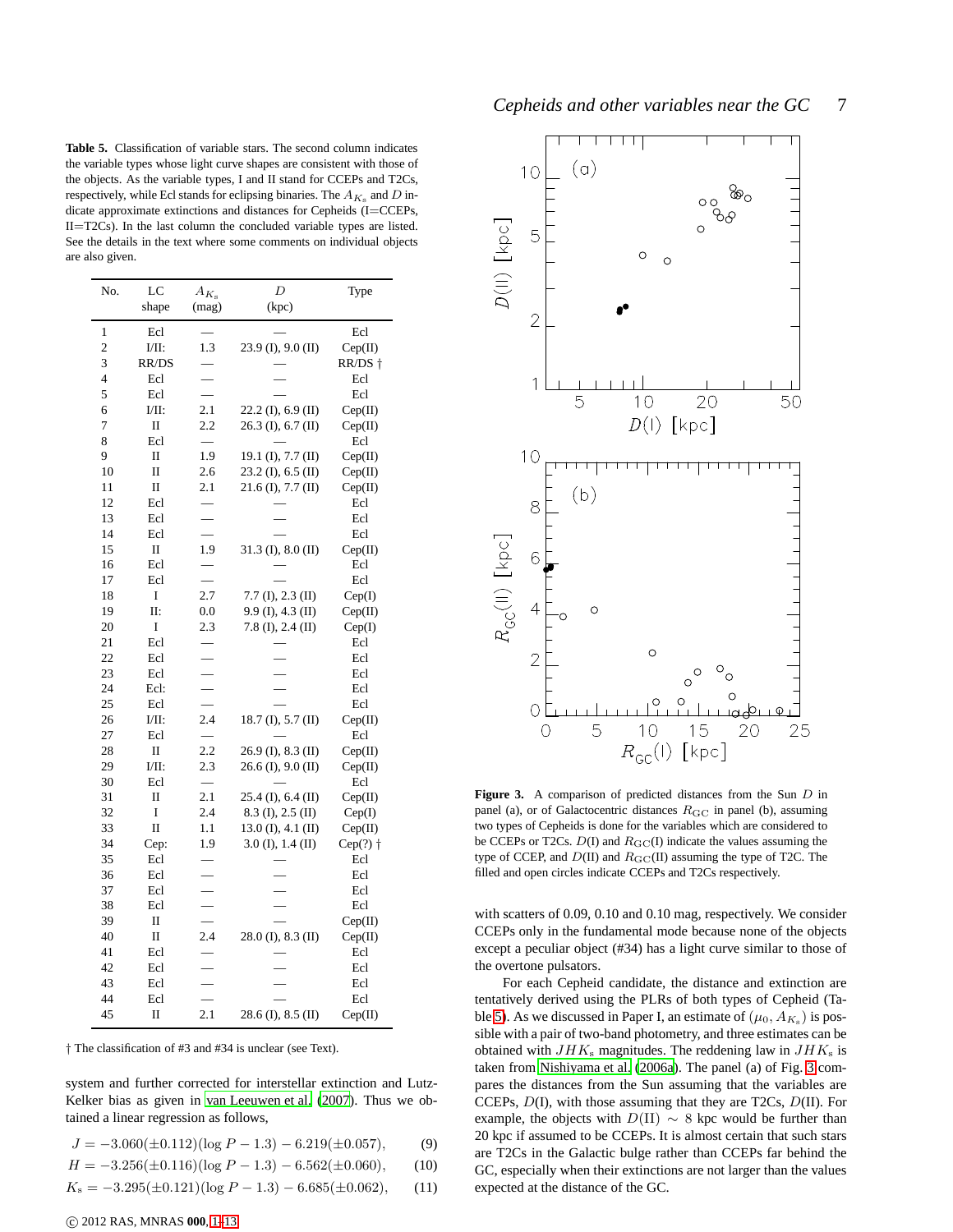# 8 *N. Matsunaga et al.*

In addition, there is a constraint on the distribution of T2Cs; they are concentrated to the Galactic bulge. Paper I showed that short-period Miras ( $P \le 350$  d) found in the same survey are strongly concentrated to the distance of the GC ( $\sim$  8.24 kpc) and also that they suffer from interstellar extinctions larger than  $\sim$  2 mag in  $K_s$ . One can assume as a first approximation that T2Cs are distributed in the same manner because such short-period Miras are considered to be as old as T2Cs. Panel (b) of Fig. [3](#page-6-1) compares the Galactocentric distances under the two assumptions,  $R_{\text{GC}}(I)$ and  $R_{\text{GC}}(II)$  (here we assumed the GC distance is 8.24 kpc, Paper I). The bulk of the open circles are concentrated towards small  $R<sub>GC</sub>(II)$ , but they would be significantly further than the GC if assumed to be CCEPs. The extinction  $A_{K_s}$  are estimated to be 2– 2.5 mag for these objects, regardless of the Cepheid type. This is the approximate range of values expected for objects at the GC distance. Thus they are considered to be T2Cs in the Galactic bulge. Two objects with  $R_{\text{GC}}(II) \sim 4$  kpc fall at the intermediate range in Fig. [3](#page-6-1) (#19 and #33). However, their small extinctions strongly suggest that they are relatively close T2Cs rather than CCEPs further than the GC. In contrast, three objects are found to be CCEPs as we reported in Paper II.

The periods of six T2Cs are longer than 20 d. From the work on the T2Cs in the Magellanic Clouds, it is known that such longperiod T2Cs show a large scatter in the period-magnitude diagrams and may be systematically brighter than the PLR obtained for the shorter-period T2Cs, BL Her and W Vir types [\(Matsunaga et al.](#page-12-26) [2009a](#page-12-26)). The scatter, however, is not so large as to change the classification.

According to the variable type determined here, the distance moduli and extinctions are derived and listed in Table [6.](#page-8-0) Mean estimates of the  $(\mu_0, A_{K_s})$ , whenever available, are also listed in Table [6](#page-8-0) and they are used in the following discussions. The estimates from the different pairs of filters agree reasonably well with each other, except the case of #2 ( $P = 7.46$  d) whose photometry is uncertain due to the effect of crowding. Inconsistent  $A_{K_s}$  estimates from the  $JH$  and  $HK<sub>s</sub>$  pairs occur if the measured colours are not in accordance with the sum of the intrinsic colours and the reddening vector. Such inconsistency can happen when blue and red stars are merged in the line of sight (see the discussion in section 4.2 of Paper I).

The object #39 ( $P = 30.9$  d) was detected only in the  $K_s$ band, so that the distance and extinction cannot be obtained. This star is much fainter than the three CCEPs in spite of the fact that the period is longer than theirs. If this star is a CCEP at the distance of the GC, the extinction  $A_{K_s}$  should be as large as 5.5 mag. In contrast, a T2C with  $A_{K_s} \sim 2.8$  would be consistent with the observed  $K_s$  magnitude and the faintness in  $J$  and  $H$ . We conclude that this star is a T2C in the Galactic bulge.

#### <span id="page-7-0"></span>**3.4 Summary of the classification**

The previous subsections show that most of the variables can be reasonably classified. The adopted types are indicated in the last columns of Table [2](#page-2-0) and [5.](#page-6-0) About half, 24, of the objects are classified as eclipsing binaries. Three are CCEPs and 16 are T2Cs. #3 is a pulsating star with a short period, 0.265 d, and falls in the period range between RR Lyr and  $\delta$  Sct stars. The classification of #34 is uncertain.

Fig. [4](#page-8-1) shows colour-magnitude diagrams for our catalogued variables and the other sources we detected in the survey. Open circles indicate T2Cs. The foreground T2Cs, #19 and #33, are relatively blue and bright. The  $(J-H)$  colour of a faint T2C, #2, is blue but its photometry was affected by the crowding. The other T2Cs are reddened and lie on the broadened giant branch of the Galactic bulge. Three CCEPs indicated by filled circles are located close to each other on the colour-magnitude diagrams; they are significantly reddened but relatively bright.

Eclipsing binaries, plus symbols in Fig. [4,](#page-8-1) are separated roughly into two groups, around the foreground main sequence or on the giant branch of the bulge. A few points exist in the intermediate colour range, #8, #36 and #41, but their colours are affected by the crowding (see their Mflag in Table [2\)](#page-2-0). The colours of the redder group suggest that they have large interstellar extinction and are thus distant and likely in the GC region. Excluding those affected by the crowding, this group includes #17, #21, #25, #27, #30, #37, #38, #42 and #43. They tend to have longer orbital periods than the bluer binaries. The brightest of the reddened binaries, #30 ( $P = 26.8$  d), is of particular interest. It was reported as an O-type supergiant located near the GC [\(Mauerhan et al. 2010](#page-12-10)), but we find that it is a binary system. Furthermore, its asymmetric light curve suggests that the system has an eccentric orbit. Since the other reddened binaries may well be at the distance of the GC, they are also interesting objects for further study.

The triangle for #3 falls near the diagonal sequence of the red clump giants in the disk [\(Lucas et al. 2008](#page-12-33)), where the RR Lyr and  $\delta$  Sct stars in the foreground are roughly expected. On the other hand, #34 is highly reddened and relatively bright, although the images in the  $H$  and  $K<sub>s</sub>$  bands indicate that the photometry may be affected by crowding. Its distance would be 3.6 kpc if it were an overtone CCEP, and the distance would be smaller otherwise. Therefore it is much closer than the GC, and yet the extinction is quite high,  $A_{K_s} \sim 2$  mag. These values may be subject to the uncertainty due to the crowding, but it would not change the conclusion that this object is in the foreground of the GC. The nature of the star remains to be investigated.

#### **4 DISCUSSION**

# **4.1 Samples of Type II Cepheids**

Our catalogue includes 16 T2Cs; 14 are located in the bulge and two in the foreground (#19 and #33). In the following discussion, we consider 14 objects as our sample of T2Cs in the bulge unless otherwise mentioned. We found few T2Cs with short period  $(P < 5 d)$ . In fact our survey was not deep enough to detect such objects. The PLR enables us to tell if the detection limit is deep enough to detect a Cepheid with a given period, foreground extinction and distance. Fig. [5](#page-9-0) illustrates the range in the parameter plane of  $(\log P, A_{K_s})$  where we should be able to detect T2Cs at the distance of the GC. For example, a T2C with  $log P = 1$ could not be detected if the foreground extinction is larger than  $A_{K_s} = 2$  mag. Considering that the majority of the objects near the GC are reddened more strongly, our survey is far from complete. In Fig. [5,](#page-9-0) several of the detected T2Cs seem to be beyond the detection limit in the H band or even in the  $K_s$  band. This happens because the limiting magnitude depends on the crowdedness which varies within our survey region. Our survey region includes the extremely crowded region near Sgr A<sup>∗</sup> and also sparse regions towards dark cloud lanes.

Recently, Soszyński et al. (2011) found a rich population of T2Cs in the outer bulge towards low-extinction regions away from the Galactic plane. We combined their catalogue with the 2MASS near-infrared catalogue [\(Skrutskie et al. 2006](#page-12-35)) with the tolerance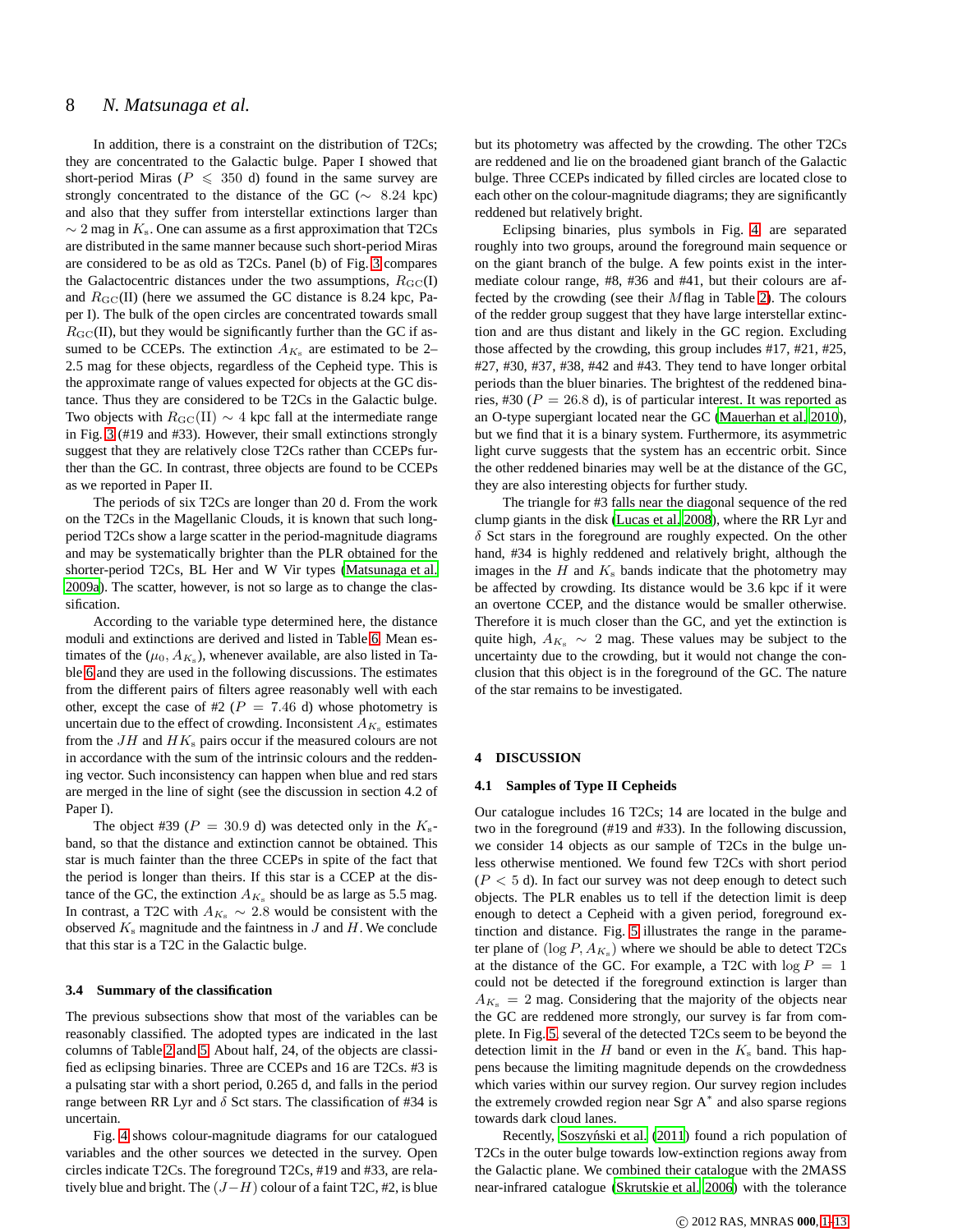<span id="page-8-0"></span>**Table 6.** Estimated distance moduli and extinctions for Cepheids. The pairs of two filters used to estimate the values are given as superscripts, while the mean values of available estimates for each star are given in the last columns. Types of Cepheids (I=classical Cepheids, II=type II Cepheids) and periods are also indicated.

| No.            | Type | $\log P$ | $\mu_0^{HK}$ | $A_{K_{\rm s}}^{HK}$ | $\mu_0^{JK}$ | $A_{K_{\rm s}}^{JK}$ | $\mu_0^{JH}$ | $A^{JH}_{K_{\rm s}}$ | $\mu_0^{\text{Mean}}$ | $A_{K_{\rm s}}^{\rm Mean}$ |
|----------------|------|----------|--------------|----------------------|--------------|----------------------|--------------|----------------------|-----------------------|----------------------------|
| 2              | П    | 0.873    | 14.17:       | 1.72:                | 14.66:       | 1.23:                | 15.49:       | 0.96:                | 14.77:                | 1.30:                      |
| 6              | П    | 1.179    | 14.23        | 2.09                 |              |                      |              |                      | 14.23                 | 2.09                       |
| $\overline{7}$ | П    | 1.718    | 14.12        | 2.24                 | 14.12        | 2.24                 | 14.12        | 2.24                 | 14.12                 | 2.24                       |
| 9              | П    | 0.676    | 14.47        | 1.87                 |              |                      |              |                      | 14.47                 | 1.87                       |
| 10             | П    | 1.382    | 14.11        | 2.62                 |              |                      |              |                      | 14.11                 | 2.62                       |
| 11             | П    | 0.918    | 14.41        | 2.09                 |              |                      |              |                      | 14.41                 | 2.09                       |
| 15             | П    | 1.703    | 14.18        | 2.06                 | 14.32        | 1.92                 | 14.56        | 1.84                 | 14.35                 | 1.94                       |
| 18             | I    | 1.357    | 14.50        | 2.68                 | 14.43        | 2.75                 | 14.32        | 2.79                 | 14.42                 | 2.74                       |
| 19             | П    | 0.560    | 13.07        | 0.04                 | 13.18        | $-0.07$              | 13.36        | $-0.13$              | 13.20                 | $-0.05$                    |
| 20             | I    | 1.300    | 14.53        | 2.32                 | 14.50        | 2.35                 | 14.45        | 2.37                 | 14.49                 | 2.35                       |
| 26             | П    | 1.207    | 13.93        | 2.38                 |              |                      |              |                      | 13.93                 | 2.38                       |
| 28             | П    | 1.192    | 14.60        | 2.18                 |              |                      |              |                      | 14.60                 | 2.18                       |
| 29             | П    | 1.011    | 14.60        | 2.31                 |              |                      |              |                      | 14.60                 | 2.31                       |
| 31             | П    | 1.603    | 13.97        | 2.13                 |              |                      |              |                      | 13.97                 | 2.13                       |
| 32             | I    | 1.372    | 14.69        | 2.36                 | 14.57        | 2.48                 | 14.38        | 2.54                 | 14.55                 | 2.46                       |
| 33             | П    | 1.278    | 13.05        | 1.04                 | 13.04        | 1.05                 | 13.02        | 1.06                 | 13.04                 | 1.05                       |
| 40             | П    | 1.279    | 14.63        | 2.44                 |              |                      |              |                      | 14.63                 | 2.44                       |
| 45             | П    | 1.387    | 14.51        | 2.10                 | 14.55        | 2.06                 | 14.62        | 2.04                 | 14.56                 | 2.07                       |



<span id="page-8-1"></span>**Figure 4.** Colour-magnitude diagrams:  $J - H$  vs H (left) and  $H - K_s$  vs  $K_s$  (right). The short-period variables are indicated by symbols depending on the classified variable types: eclipsing variables by plus symbols, CCEPs by filled circles, T2Cs by open circles and the other variables by triangles, while grey dots plot other objects. The numbered objects are discussed in the text. The arrow indicates the reddening vector corresponding to  $A_{K_8} = 0.5$  mag.

radius of 1 arcsec. There are 156 BL Her, 128 W Vir and 51 RV Tau objects in the OGLE-III catalogue, and we found 97, 117 and 49 counterparts for the three types of T2Cs respectively (263 in total, Table [7\)](#page-9-1). Because of their faintness, a significant fraction of the BL Her stars were not detected in 2MASS. In addition, the 2MASS catalogue indicates that photometric accuracies for quite a few objects are limited because of confusion or other reasons. Considering the quality flag, the blend flag and the confusion flag (Qflag, Bflag and Cflag in Table [7\)](#page-9-1), there remain 166, 138 and 138 measurements in the  $JHK<sub>s</sub>$  bands with good photometric quality. We discriminate these "good" magnitudes from the others below. In addition, we use the I-band light curves obtained by the OGLE-III survey to make phase corrections to convert the single-epoch 2MASS magnitudes into mean magnitudes. The same method was described and used in Matsunaga et al. [\(2009a](#page-12-26), [2011a](#page-12-12)). Table [7](#page-9-1) lists the size of the correction,  $\Delta_{\phi}$ , which is to be added to the 2MASS magnitudes for each object. Some I-band light curves show a large scatter, and we do not apply the phase correction for those T2Cs (mainly RV Tau stars, with  $\Delta_{\phi} = 99.999$  in Table [7\)](#page-9-1).

#### **4.2 Period distribution and surface density**

The period distributions of our T2Cs and the OGLE-III sample are shown in Fig. [6.](#page-9-2) Most of our sample have long periods ( $P > 10$  d). This bias is caused by the detection limit of our survey as mentioned above. In contrast, with more than 300 T2Cs, the OGLE-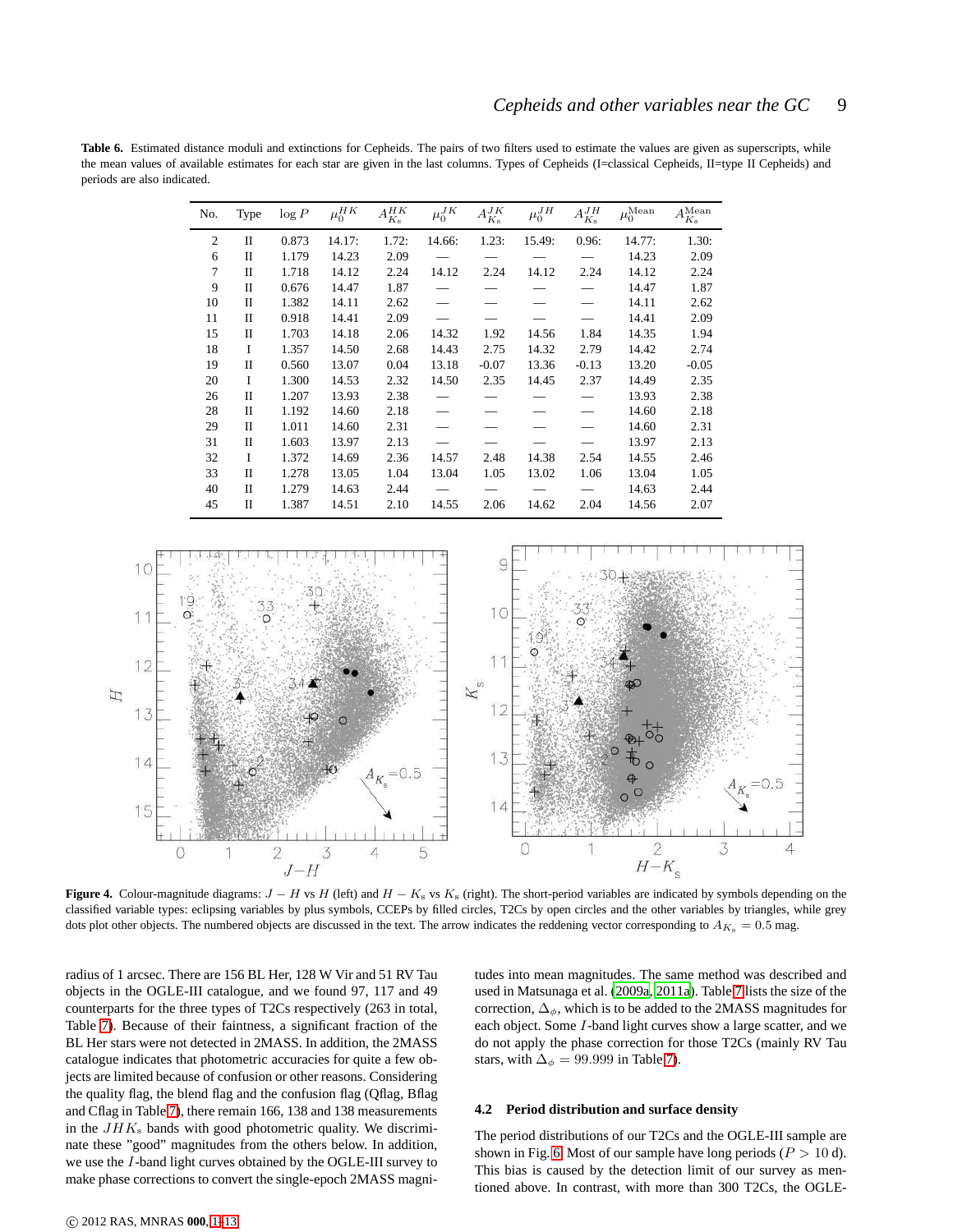<span id="page-9-1"></span>Table 7. 2MASS counterparts for the OGLE-III type II Cepheids in the bulge. The table lists the period P and the 2MASS JHK<sub>s</sub> magnitudes as well as the quality flags: Qflag=the photometric quality flag, Bflag=the blend flag, and Cflag=the confusion flag [\(Skrutskie et al.](#page-12-35) [2006](#page-12-35)). In the last column listed are the phase correction  $\Delta_{\phi}$  we obtained with the OGLE I-band light curves (see the text). This is the first 10 lines of the full catalogue which will be available in the online version of the article (see Supporting Information).

| <b>OGLE ID</b>     | $\boldsymbol{P}$<br>(days) | 2MASS ID         | J<br>(mag) | H<br>(mag) | $K_{\rm s}$<br>(mag) | Qflag      | <b>B</b> flag | Cflag           | $\Delta_{\phi}$<br>(mag) |
|--------------------|----------------------------|------------------|------------|------------|----------------------|------------|---------------|-----------------|--------------------------|
| OGLE-BLG-T2CEP-001 | 3.9983508                  | 17052035-3228176 | 12.904     | 12.412     | 12.273               | AAA        | 111           | 000             | 0.160                    |
| OGLE-BLG-T2CEP-002 | 2.2684194                  | 17061499-3301275 | 13.130     | 12.713     | 12.587               | AAA        | 111           | $000 \,$        | $-0.050$                 |
| OGLE-BLG-T2CEP-003 | 1.4844493                  | 17084014-3254104 | 13.826     | 13.457     | 13.276               | AAA        | 111           | 00c             | 0.295                    |
| OGLE-BLG-T2CEP-004 | 1.2118999                  | 17131083-2905453 | 13.817     | 13.355     | 13.248               | AAA        | 111           | $000 \,$        | 0.052                    |
| OGLE-BLG-T2CEP-006 | 7.6379292                  | 17142541-2846465 | 12.213     | 11.863     | 11.682               | AAA        | 111           | $000 \,$        | 0.266                    |
| OGLE-BLG-T2CEP-007 | 1.8173297                  | 17235478-2902378 | 14.293     | 13.607     | 13.426               | AAA        | 111           | $000 \,$        | $-0.200$                 |
| OGLE-BLG-T2CEP-008 | 1.1829551                  | 17242093-2755493 | 14.573     | 99.999     | 99.999               | <b>AUU</b> | 200           | c <sub>00</sub> | 0.091                    |
| OGLE-BLG-T2CEP-009 | 1.8960106                  | 17242227-2927352 | 14.218     | 13.539     | 13.245               | AAA        | 112           | 0 <sub>dc</sub> | $-0.159$                 |
| OGLE-BLG-T2CEP-010 | 1.9146495                  | 17270554-2536015 | 13.671     | 13.143     | 12.989               | AAA        | 111           | 000             | 0.138                    |
| OGLE-BLG-T2CEP-011 | 15.3886022                 | 17271765-2538234 | 12.006     | 11.208     | 10.995               | AAA        | 111           | $000 \,$        | $-0.300$                 |



<span id="page-9-0"></span>**Figure 5.** A schematic diagram to show the range, in the parameter space of  $(\log P, A_{K_s})$ , where we can detect T2Cs located at the GC distance. Dashed lines show the detection limits for  $JHK<sub>s</sub>$ , while solid lines indicate the saturation limits though scarcely relevant. Blue green and red lines correspond to the limits in  $J$ ,  $H$  and  $K_s$ , respectively. The shaded region illustrates the range for which the T2Cs are detected in two or more filters. The open circles are plotted for the  $(\log P, A_{K_s})$ values of the T2Cs we discovered in this work. Star #2 (uncertain photometry) and the stars #19 and #33 (foreground) are indicated.

III sample clearly shows the distinct groups of BL Her, W Vir, RV Tau stars. Such a feature is well seen in the T2C samples of the Magellanic Clouds but not in that of globular clusters (see fig. 5 in [Matsunaga et al. 2011a](#page-12-12)).

In addition, there are significantly more W Vir stars than RV Tau stars and the periods of W Vir stars show a broad, or even two distinct, peak(s), both of which are similar to the case of the LMC T2Cs. The number of BL Her stars is even larger than W Vir stars, i.e.  $N_{\text{WV}}/N_{\text{BL}} = 0.82 \pm 0.14$  (error from Poisson noise). This ratio falls between the case of the LMC (1.25) and the SMC (0.6) given in [Matsunaga et al. \(2011a](#page-12-12)). The reason for these variations in the T2C populations is presumably related to age and/or metallicity, but the lack of theoretical models for T2Cs prevents us from further discussion.

It is of interest to examine the surface density of T2Cs in the bulge. We detected 11 T2Cs with  $P > 15$  d, which leads to the



<span id="page-9-2"></span>**Figure 6.** Histograms of periods for the T2Cs in the bulge: the top panel for our sample and the bottom for the OGLE-III sample (Soszyński et al. 2011). Vertical lines show the thresholds, 5 and 20 d, used to divide BL Her, W Vir and RV Tau variables.

density of 66 deg<sup>-2</sup> considering the area of our survey towards the GC ( $1/6 \text{ deg}^{-2}$ ). However, our survey was not complete even for the relatively long-period T2Cs because of thick dark nebulae (Fig. [5\)](#page-9-0), and the above density is an underestimate thus indicated by the arrow in Fig. [7.](#page-10-0) For the outer bulge region, we obtained the surface density of T2Cs for each OGLE-III region. Fig. [7](#page-10-0) plots the surface densities of the OGLE-III T2Cs with  $P\,>$  15 d (filled circles) and all T2Cs (crosses) in each field against the angular distance from the GC. We consider only the fields in the range of  $|l| < 2^{\circ}$  and  $|b| < 4^{\circ}$  where the density is high enough. The profile in Fig. [7](#page-10-0) shows, in effect, the variation along the minor axis. In addition, Fig. [8](#page-10-1) shows a similar plot of the density profile for Miras. [Matsunaga et al.](#page-12-19) [\(2011b\)](#page-12-19) found 547 Miras with period determined in the same IRSF survey field, among which 251 objects have periods less than 350 d. Whilst the Miras have a broad range of age (from ∼ 10 Gyr to 1 Gyr or even younger), such short-period Miras are found in globular clusters [\(Frogel & Whitelock 1998\)](#page-12-36) and considered to belong to the old stellar population. The number of the short-period Miras towards the GC field corresponds to a surface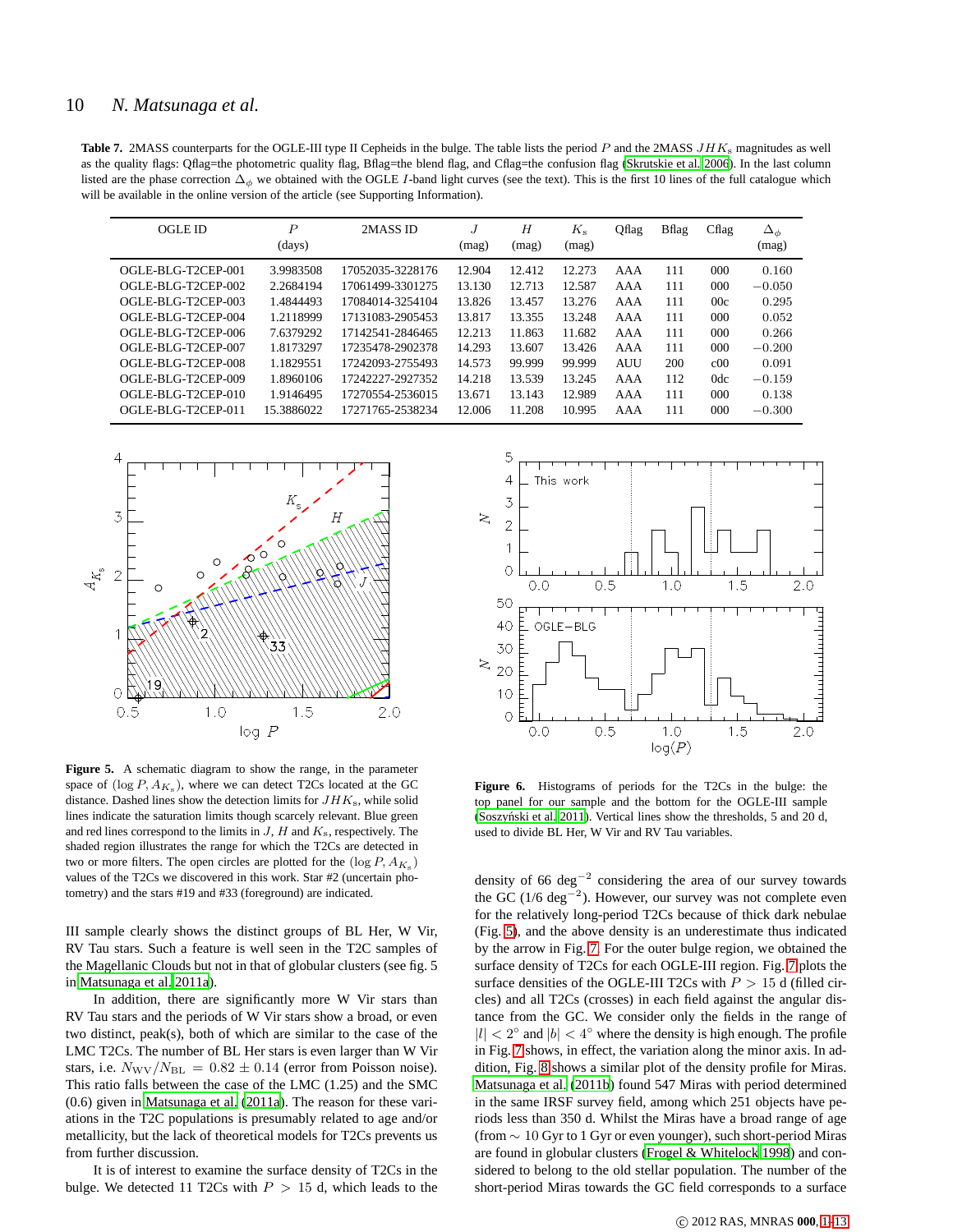

<span id="page-10-0"></span>**Figure 7.** Density profile of T2Cs in the bulge. Crosses and filled circles indicate the surface densities  $[\text{deg}^{-2}]$  of all T2Cs and those with  $P >$ 15 d (Soszyński et al. 2011) in the OGLE-III fields with  $|l| < 2^{\circ}$  and  $|b| < 4^\circ$ . The lower limit of the density of T2Cs with  $P > 15$  d towards the GC is indicated by the arrow. The exponential law indicated by the straight lines gives reasonable fits to the OGLE-III points.



<span id="page-10-1"></span>**Figure 8.** Same as Fig. [7,](#page-10-0) but for Miras. Crosses and filled circles indicate the surface densities [deg−<sup>2</sup> ] of all Miras with known periods and those with  $P < 350$  d [\(Matsunaga et al. 2009b\)](#page-12-18) in the OGLE-II fields with  $|l| < 2^{\circ}$  and  $|b| < 4^{\circ}$ . The lower limit of the density of Miras with  $P < 350$  d towards the GC is indicated by the arrow. The exponential law indicated by the straight lines gives reasonable fits to the OGLE-II points.

density of 2200 deg<sup>-2</sup>. The surface densities for the outer region were obtained using the catalogue of the OGLE-II Miras compiled by Matsunaga, Fukushi & Nakada (2005). In Fig. [8,](#page-10-1) the density profile for the OGLE-II Miras is well represented by the exponential law,  $N \sim \exp(-0.24r)$ . This exponential fits the OGLE-II points better than a de Voucouleurs law or a Sersic law, log  $N \sim R^{1/n}$ , with  $n = 2$ . Note that the exponential and the de Voucouleurs law correspond to the Sersic law with  $n = 1$  and  $n = 4$  respectively. In contrast, the lower limit inferred by our sample is higher than the exponential law predicted by the OGLE-II Miras. This excess agrees with the idea that an additional population of Miras exist in the nuclear bulge, the disk-like system within  $\sim 200$  pc. Although the density profile for T2Cs is uncertain due to the small number, our result on the T2C distribution also suggests that the nuclear bulge holds an additional group of T2Cs in the central region.

# **4.3 The distance to the GC**

There have been a considerable number of estimates of the distance to the Galactic Centre based on stellar distance indicators. Many of these rely on data from the general region of the Galactic bulge and may, to a greater or lesser degree, be affected by the bar-like and other structure of the bulge. In this section, we concentrate on data obtained in the areas close to the Centre which should be free of any such effects.

In view of the importance of reddening in this region we use a reddening free PLR in  $H$  and  $K_s$ ,

$$
W(HK_{\rm s}) = K_{\rm s} - 1.44(H - K_{\rm s}),\tag{12}
$$

where the coefficient is taken from the extinction law found by [Nishiyama et al. \(2006a\)](#page-12-32). As a preliminary we compare our T2C results with those from the OGLE-III survey in the general bulge. Fig. [9](#page-11-0) plots  $W(HK<sub>s</sub>)$  against the period for both our sample and the OGLE-III sample with  $H$  and  $K_s$  magnitudes. Of our sample, 13 are indicated by the filled circles, whereas the crosses indicate two foreground stars (#19 and #33) and #2 with uncertain photometry. The grey symbols show the OGLE-III objects (filled circles for those with good  $H/K_s$  magnitudes and open circles for others). The linear relations drawn in the Fig. [9](#page-11-0) are obtained with the T2Cs in globular clusters (filled line; [Matsunaga et al. 2006](#page-12-37)) and those in the LMC (dashed line; [Matsunaga et al. 2009a\)](#page-12-26) but with a shift considering the approximate distance moduli of the LMC (18.50 mag) and the bulge (14.50 mag). Most of our T2Cs except the crosses (#2, #19 and #33) lie close together with the samples of the OGLE-III catalogue in the vicinity of the GC,  $\sim 8$  kpc (Fig. [3\)](#page-6-1). In contrast, #26 ( $log P = 1.21$ ) seems brighter than the relation for other stars. If it is a normal T2C it lies in the foreground of the bulge while it may be a peculiar W Vir stars brighter than regular W Vir stars. Several objects in the OGLE-III are also brighter than the others, and their nature needs to be investigated.

We now concentrate on our T2Cs, which are in the vicinity of the GC, and whose periods fall within the range of W Vir stars. Previous work found that the PLRs of BL Her/RV Tau stars may be different between different galaxies (Matsunaga et al. [2009a](#page-12-26), [2011a;](#page-12-12) Soszyński et al. 2011), although we did not confirm significant deviation of our T2C samples from the PLR of those in globular clusters (Fig. [9\)](#page-11-0). We obtained the average modulus of  $\mu_0 = 14.38 \pm 0.13$  mag, based on 5 W Vir stars ( $5 \ge P \ge 20$  d) excluding #26, under the assumption of  $\mu_0(LMC) = 18.50$  mag. The errors in the above estimates account just for statistical errors, and we need to consider systematic uncertainties. Our estimates are affected by errors in the extinction law and the LMC distance as well as the possible population effect on the PLR. We adopt an uncertainty of 0.05 mag for the LMC modulus and 0.07 mag for the adopted reddening law as we did in Paper I for the GC Miras. The results of [Matsunaga et al. \(2006\)](#page-12-37) and [Matsunaga et al.](#page-12-12) [\(2011a\)](#page-12-12) suggest that any population effect on the PLR of T2Cs (W Vir stars) is small. Nevertheless, to be conservative we adopt an uncertainty of 0.07 mag for this. Considering these errors and the above estimates, the current sample of T2Cs results in an estimate of the GC distance modulus to be  $14.38 \pm 0.17$  mag. There is a further uncertainty due, as discussed above, to our detection limit. This might result in the modulus being slightly underestimated<sup>[1](#page-10-2)</sup>. With the same survey data, we obtained the distances to Miras (Paper I)

<span id="page-10-2"></span><sup>&</sup>lt;sup>1</sup> 47 OGLE-III T2Cs in the same period range give a modulus of 14.40  $\pm$ 0.05 (internal error).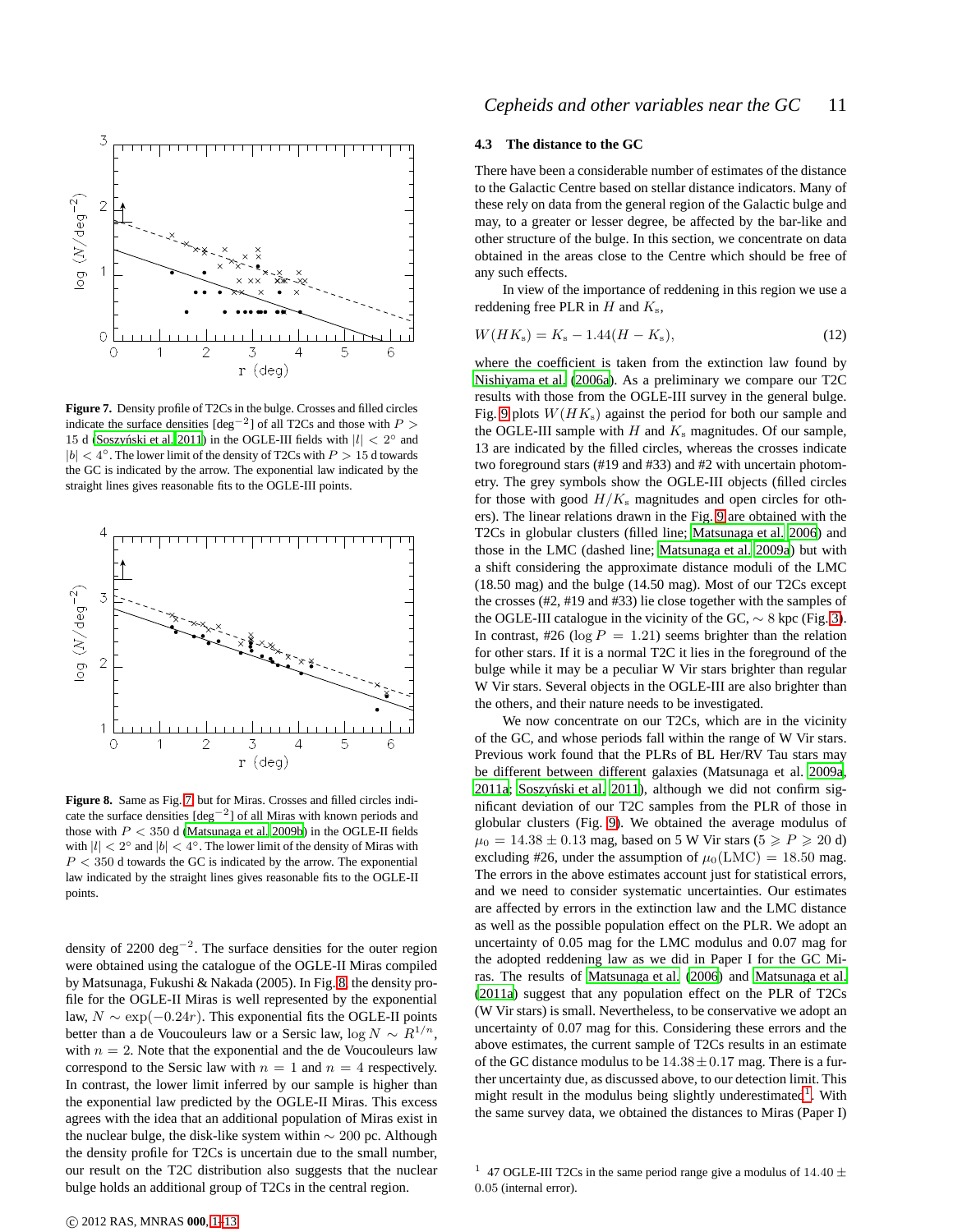

<span id="page-11-0"></span>**Figure 9.** The  $\log P-W(HK_s)$  relation for T2Cs in the bulge. Black filled circles indicate our T2Cs, but crosses indicate two foreground stars (#19 and #33) and #2 with uncertain photometric result. The stars in the OGLE III catalogue (Soszyński et al. 2011) are also plotted as the grey symbols, of which the open circles are used for the objects with uncertain 2MASS photometry or no phase correction applied (see text) and filled circles for the others. Dashed and filled relations plot the  $\log P-W(HK<sub>s</sub>)$  relations for the LMC T2Cs [\(Matsunaga et al. 2009a](#page-12-26)) and those in globular clusters [\(Matsunaga et al. 2006](#page-12-37)), respectively, but after the distance effect corrected assuming  $\mu_0$ (LMC)=18.50 mag and  $\mu_0$ (bulge)=14.50 mag.

and CCEPs (Paper II). Adopting  $\mu_0(LMC) = 18.50$  mag, the average of the distances to Miras gives  $\mu_0(GC) = 14.63 \pm 0.11$  mag. On the other hand, the calibration of CCEPs are based on the nearby calibrators and the average of the three distances leads to  $\mu_0(GC) = 14.49 \pm 0.12$  mag. The error budgets for these estimates are discussed in Papers I and II.

 $JHK<sub>s</sub>$  observations of red clump stars in the region around the Galactic Centre were obtained by [Nishiyama et al.](#page-12-38) [\(2006b\)](#page-12-38) using the IRSF/SIRIUS. Recently, Laney, Joner & Pietrzyński (2012) obtained new high-precision  $JHK<sub>s</sub>$  magnitudes of red clump giants with the Hipparcos parallaxes, which gives a new calibration of the red clump. [Nishiyama et al. \(2006b](#page-12-38)) adopted  $(H - K_s)_0 =$ 0.07 and  $K_s = -1.59$  from theoretical isochrones by (Bonatto, Bica & Girardi, 2004), whereas [Laney et al. \(2012](#page-12-39)) obtained  $(H K_s$ <sub>0</sub> = 0.123 and  $K_s$  = -1.613. Using this new calibration leads to  $\mu_0(GC) = 14.53 \pm 0.10$  mag, that is  $8.05 \pm 0.37$  kpc, without any population effect taken into account. There is a large scatter in metallicities of red clump giants in the bulge and the median metallicity seems slightly higher than the solar abundance (Hill [et al.](#page-12-40) [2011\)](#page-12-40). The error, adopted from [Nishiyama et al. \(2006b](#page-12-38)), includes and is affected by the uncertainty of a possible population effect.

These estimates based on near-IR data of stellar distance indicators in areas close to the Centre are compared with the results from kinematic methods in Fig. [10.](#page-11-1) These latter methods are: the Kepler rotation of the star S2 around Sgr A<sup>∗</sup> [\(Gillessen et al.](#page-12-15) [2009\)](#page-12-15), the statistical parallax method applied to the central stellar cluster [\(Trippe et al. 2008\)](#page-12-41) and the parallax of Sgr B [\(Reid et](#page-12-42) al. [2009\)](#page-12-42). The photometric and kinematic determinations are in satisfactory agreement and indicate a value of  $R_0$ , close to 8.0 kpc. The uncertainty in the reddening law is the dominant remaining error for the photometric distances discussed here. Thus the agreement of the photometric and kinematic results lends support to the reddening law of [Nishiyama et al.](#page-12-32) [\(2006a](#page-12-32)). For a typical value of  $E_{H-K_s} = 1.8$ , for instance, the Nishiyama value of  $A_{K_s}$  is



<span id="page-11-1"></span>**Figure 10.** Estimates of the distance  $R_0$  to the GC based on various methods (see the text for references). Error bars include the statistical and systematic uncertainties.

2.5 mag whereas the [Rieke & Lebofsky](#page-12-43) [\(1985](#page-12-43)) law gives 3.2 mag and would lead to an unacceptably small value of  $R_0(GC)$ .

#### **5 SUMMARY**

Through our near-IR survey of stellar variability towards the GC, 45 short-period variables have been discovered. Their light curves are investigated to determine the variable types, and for the Cepheid candidates their distances and foreground extinctions are also considered based on the PLRs. Most of the objects are reasonably classified: three CCEPs, 16 T2Cs, 24 eclipsing binaries, and two others. The numbers of T2Cs and short-period Miras in our survey region are higher than the surface density following the exponential law which fits the distribution of T2Cs and Miras in the outer bulge. This strongly suggests that the nuclear bulge hosts a significant population of old stars ( $\geq 10$  Gyr). We also discuss the distance to the Galactic Centre based on stellar distance indicators in the central region. These are insensitive to problems associated with the three dimensional structure of the bulge which may affect other determinations. Our main result is close to 8 kpc and agrees well with kinematic estimates. Since the photometric results are rather sensitive to the infrared reddening law, the result give support to the reddening law of [Nishiyama et al. \(2006a](#page-12-32)) which we adopted.

# **ACKNOWLEDGMENTS**

We thank the IRSF/SIRIUS team and the staff of South African Astronomical Observatory (SAAO) for their support during our near-IR observations. The IRSF/SIRIUS project was initiated and supported by Nagoya University, National Astronomical Observatory of Japan and University of Tokyo in collaboration with South African Astronomical Observatory under a financial support of Grant-in-Aid for Scientific Research on Priority Area (A) No. 10147207 and 10147214 of the Ministry of Education, Culture, Sports, Science and Technology of Japan. This work was supported by Grant-in-Aid for Scientific Research (No. 15071204, 15340061, 19204018, 21540240 and 07J05097). In addition, NM acknowledges the support by Grant-in-Aid for Research Activity